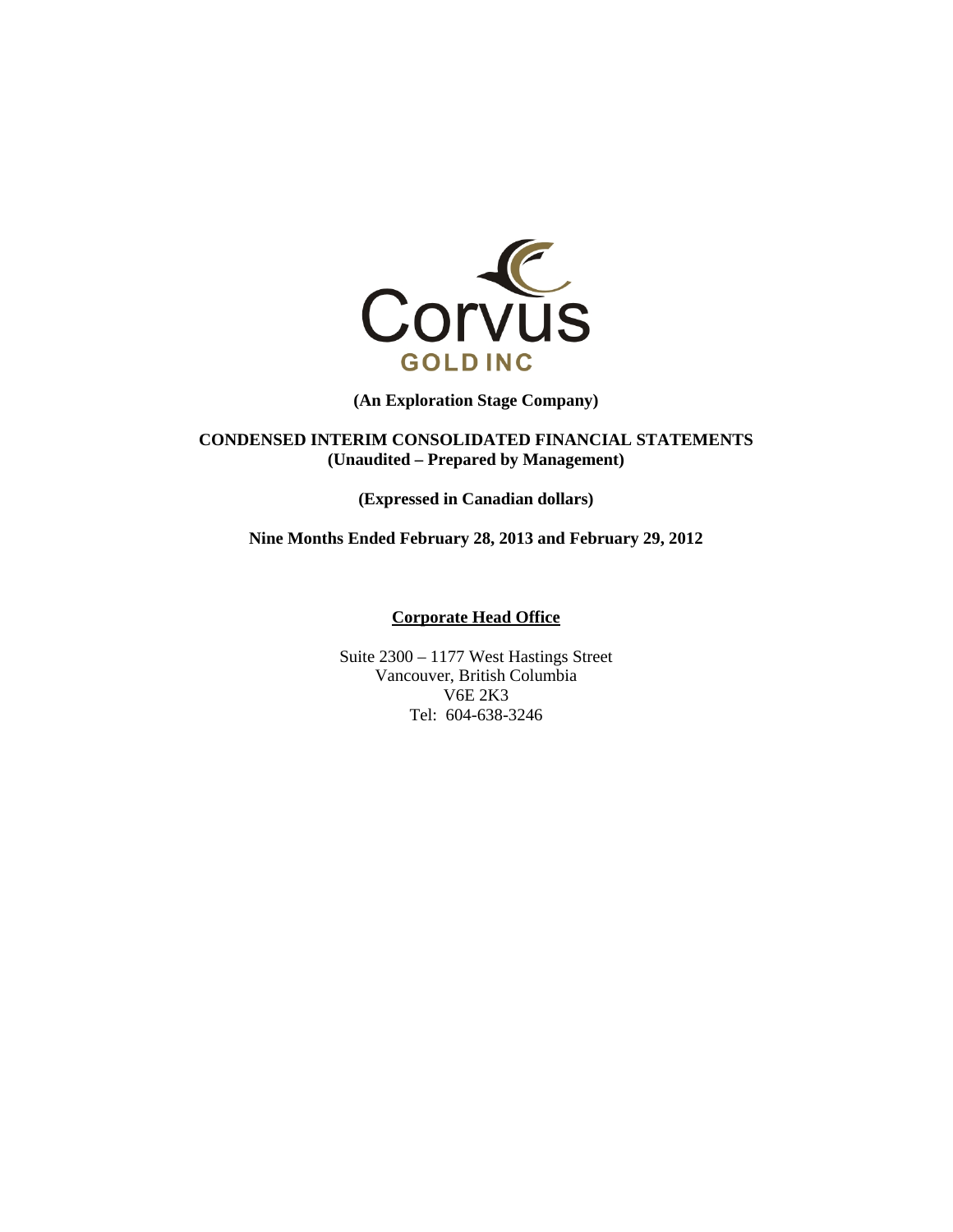# **CORVUS GOLD INC.**  (An Exploration Stage Company) **CONDENSED INTERIM CONSOLIDATED FINANCIAL STATEMENTS**  (Unaudited – Prepared by Management) (Expressed in Canadian dollars)

| <b>February 28, 2013 and February 29, 2012</b> | Page |
|------------------------------------------------|------|
|                                                |      |

# **Condensed Interim Consolidated Financial Statements**

| Condensed Interim Consolidated Statements of Financial Position  |                             |
|------------------------------------------------------------------|-----------------------------|
| Condensed Interim Consolidated Statements of Comprehensive Loss  | $\mathcal{D}_{\mathcal{L}}$ |
| Condensed Interim Consolidated Statements of Cash Flows          | $\mathcal{F}$               |
| Condensed Interim Consolidated Statement of Changes in Equity    | 4                           |
| Notes to the Condensed Interim Consolidated Financial Statements | 5-24                        |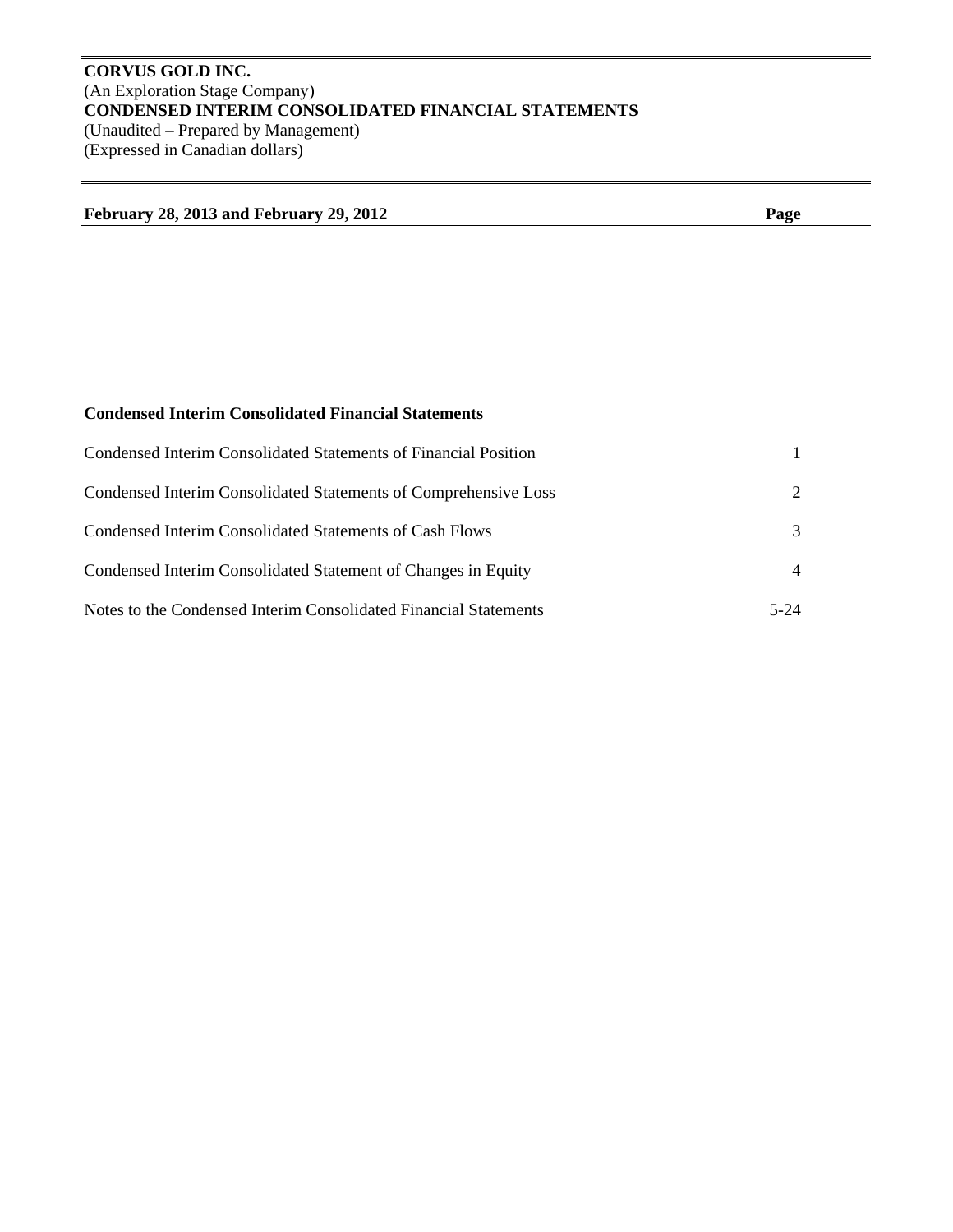### **CORVUS GOLD INC.**  (An Exploration Stage Company) **CONDENSED INTERIM CONSOLIDATED STATEMENTS OF FINANCIAL POSITION**  (Unaudited – Prepared by Management)

(Expressed in Canadian dollars)

|                                                                                                                                |              | February 28,<br>2013 | May 31,<br>2012  |
|--------------------------------------------------------------------------------------------------------------------------------|--------------|----------------------|------------------|
| <b>ASSETS</b>                                                                                                                  |              | (unaudited)          | (audited)        |
| <b>Current assets</b>                                                                                                          |              |                      |                  |
| Cash and cash equivalents                                                                                                      | \$           | 3,789,166            | \$<br>6,800,377  |
| Accounts receivable                                                                                                            |              | 110,607              | 32,581           |
| Prepaid expenses                                                                                                               |              | 165,736              | 115,018          |
|                                                                                                                                |              | 4,065,509            | 6,947,976        |
| <b>Property and equipment</b> (note 3)                                                                                         |              | 40,496               | 38,375           |
| <b>Reclamation bond</b> (note 4)                                                                                               |              | 181,686              |                  |
| Deposit (note 5e)                                                                                                              |              | 165,024              |                  |
| <b>Exploration and evaluation assets (note 5)</b>                                                                              |              | 25,542,520           | 18,701,812       |
|                                                                                                                                | \$           | 29,995,235           | \$<br>25,688,163 |
| <b>LIABILITIES AND SHAREHOLDERS' EQUITY</b><br><b>Current liabilities</b><br>Accounts payable and accrued liabilities (note 7) | $\mathbb{S}$ | 519,988              | \$<br>516,817    |
| <b>Shareholders' equity</b>                                                                                                    |              |                      |                  |
| Share capital (note 6)                                                                                                         |              | 41,207,565           | 33,278,504       |
| Contributed surplus                                                                                                            |              | 8,500,836            | 8,591,140        |
| Accumulated other comprehensive income - cumulative translation differences                                                    |              | 233,881              | 32,084           |
| Deficit                                                                                                                        |              | (20, 467, 035)       | (16, 730, 382)   |
|                                                                                                                                |              |                      |                  |
|                                                                                                                                |              | 29,475,247           | 25,171,346       |
|                                                                                                                                | \$           | 29,995,235           | \$<br>25,688,163 |
| Nature and continuance of operations (note 1)                                                                                  |              |                      |                  |

**Subsequent event** (note 11)

### **Approved on behalf of the Directors:**

*"Jeffrey Pontius"* Director

*"Anton Drescher"* Director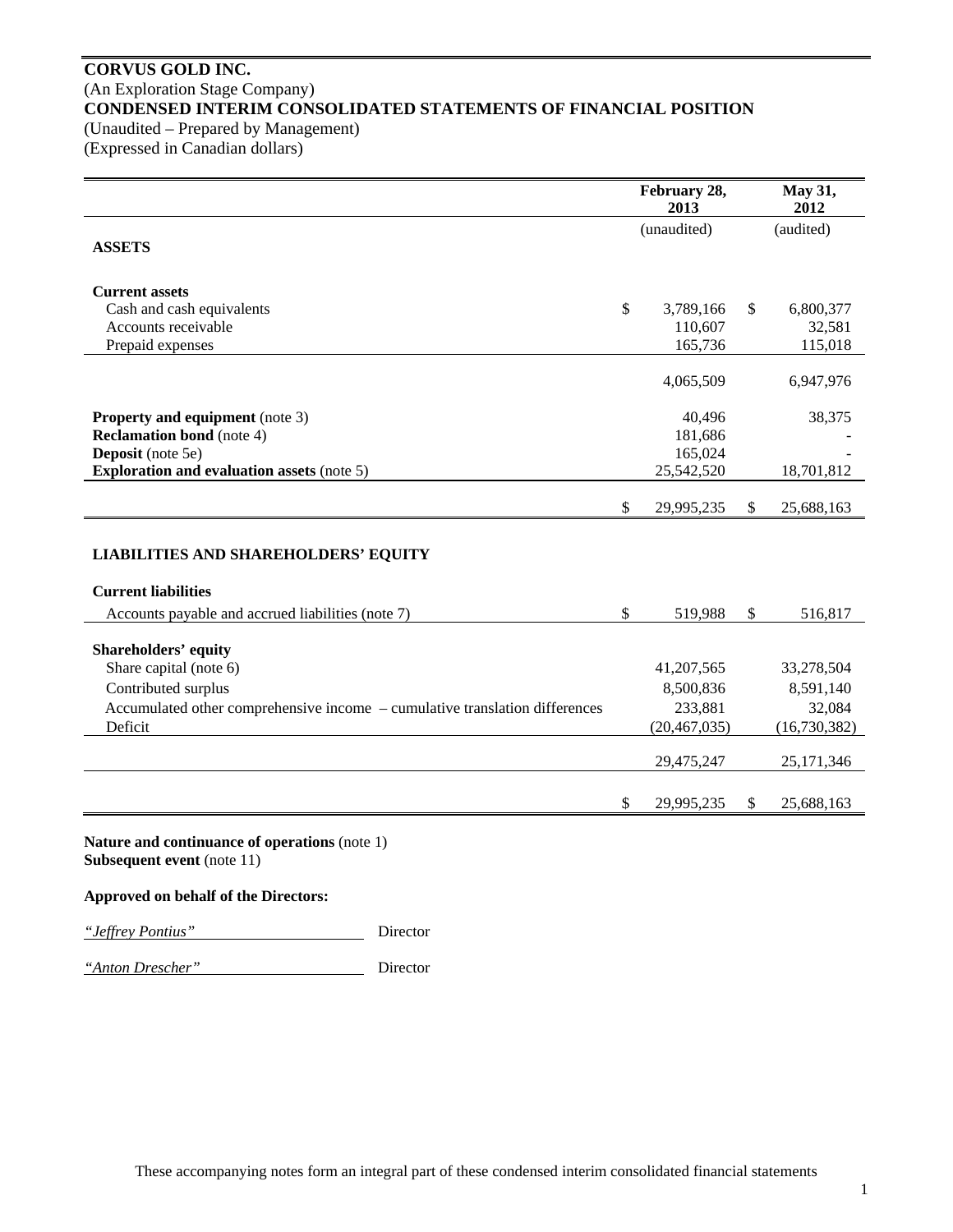# **CORVUS GOLD INC.**  (An Exploration Stage Company) **CONDENSED INTERIM CONSOLIDATED STATEMENTS OF COMPREHENSIVE LOSS**

(Unaudited – Prepared by Management)

(Expressed in Canadian dollars)

|                                    | Three months ended |              |               |              | Nine months ended |                   |
|------------------------------------|--------------------|--------------|---------------|--------------|-------------------|-------------------|
|                                    |                    | February 28, |               | February 29, | February 28,      | February 29,      |
|                                    |                    | 2013         |               | 2012         | 2013              | 2012              |
|                                    |                    |              |               |              |                   |                   |
| <b>Expenses</b>                    |                    |              |               |              |                   |                   |
| Administration (note 7)            | \$                 | 643          | $\mathcal{S}$ | 1,880        | \$<br>2,200       | \$<br>5,782       |
| Charitable donations               |                    | 495          |               | 499          | 8,595             | 8,362             |
| Consulting fees (notes 6 and 7)    |                    | 125,550      |               | 77,374       | 465,319           | 276,052           |
| Depreciation                       |                    | 3,624        |               | 3,699        | 9,265             | 10,974            |
| Insurance                          |                    | 12,127       |               | 12,534       | 36,483            | 40,148            |
| Investor relations (notes 6 and 7) |                    | 300,374      |               | 96,074       | 820,118           | 274,993           |
| Office and miscellaneous (note 7)  |                    | 31,988       |               | 60,267       | 121,403           | 139,747           |
| Professional fees (notes 6 and 7)  |                    | 114,319      |               | 68,664       | 378,942           | 248,559           |
| Property investigation (recovery)  |                    |              |               | 249          | (111)             | 11,455            |
| Regulatory                         |                    | 31,136       |               | 11,872       | 55,759            | 21,991            |
| Rent (note 7)                      |                    | 16,615       |               | 22,088       | 52,028            | 47,109            |
| Travel                             |                    | 58,795       |               | 41,873       | 193,951           | 101,670           |
| Wages and benefits (notes 6 and 7) |                    | 677,089      |               | 344,994      | 1,624,457         | 619,775           |
|                                    |                    |              |               |              |                   |                   |
| Loss before other items            |                    | (1,372,755)  |               | (742,067)    | (3,768,409)       | (1,806,617)       |
|                                    |                    |              |               |              |                   |                   |
| <b>Other items</b>                 |                    |              |               |              |                   |                   |
| Interest income                    |                    | 10,114       |               | 13,484       | 34,595            | 13,492            |
| Foreign exchange gain (loss)       |                    | (8,075)      |               | 3,783        | (2,839)           | 7,783             |
|                                    |                    |              |               |              |                   |                   |
|                                    |                    | 2,039        |               | 17,267       | 31,756            | 21,275            |
| Net loss for the period            |                    | (1,370,716)  |               | (724, 800)   | (3,736,653)       | (1,785,342)       |
|                                    |                    |              |               |              |                   |                   |
| Other comprehensive income (loss)  |                    |              |               |              |                   |                   |
| Exchange difference on translating |                    |              |               |              |                   |                   |
| foreign operations                 |                    | 942,345      |               | 480,092      | 201,797           | (258, 420)        |
|                                    |                    |              |               |              |                   |                   |
| Comprehensive loss for the period  | \$                 | (428, 371)   | \$            | (244,708)    | \$<br>(3,534,856) | \$<br>(2,043,762) |
|                                    |                    |              |               |              |                   |                   |
| Basic and diluted loss per share   | \$                 | (0.02)       | $\mathcal{S}$ | (0.02)       | \$<br>(0.07)      | \$<br>(0.04)      |
|                                    |                    |              |               |              |                   |                   |
| Weighted average number of shares  |                    |              |               |              |                   |                   |
| outstanding                        |                    | 56,617,189   |               | 41,660,261   | 53,642,845        | 41,660,261        |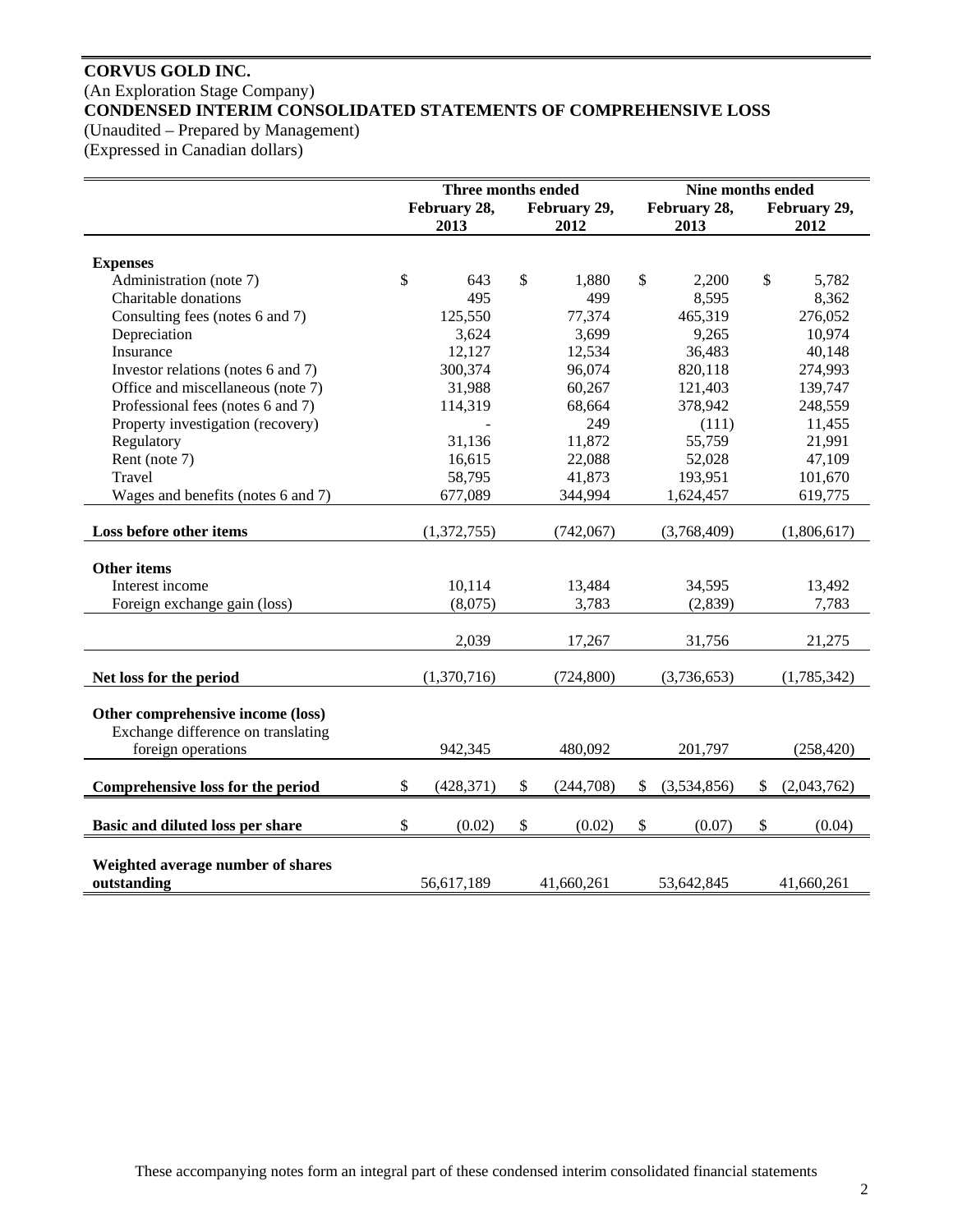### **CORVUS GOLD INC.**  (An Exploration Stage Company) **CONDENSED INTERIM CONSOLIDATED STATEMENTS OF CASH FLOWS**  (Unaudited – Prepared by Management) (Expressed in Canadian dollars) NINE MONTHS ENDED

**February 28, 2013 February 29, 2012 Operating activities**  Net loss for the period  $\frac{1}{3}$  (3,736,653) \$ (1,785,342) Add items not affecting cash: Depreciation 9,265 10,974 Share-based payment charges (note 6) 1,460,645 195,071 (Gain) loss on foreign exchange 2,839 (7,783) Accrued interest (5,433) (9,231) Changes in non-cash items: Accounts receivable (59,703) (3,391) Prepaid expenses  $(50,771)$   $(62,070)$ Accounts payable and accrued liabilities (33,812) (47,439) **Cash used in operating activities** (2,413,623) (1,709,211) **Financing activities**  Cash received from issuance of shares 6,364,511 Share issuance costs (45,683) **Cash provided by financing activities** 6,318,828  $-$ **Investing activities**  Expenditures on property and equipment (11,464) (6,047) Increase in reclamation deposit (173,636) Increase in deposit  $(165,024)$  Expenditures on exploration and evaluation assets (6,696,355) (2,549,980) Recovery on exploration and evaluation assets 99,190 283,912 **Cash used in investing activities** (6,947,289) (2,272,115) **Effect of foreign exchange on cash** 30,873 7,301 **Decrease in cash and cash equivalents** (3,011,211) (3,974,025) **Cash and cash equivalents, beginning of the period** 6,800,377 7,355,406 **Cash and cash equivalents, end of the period** \$ 3,789,166 \$ 3,381,381

**Supplemental cash flow information** (note 10)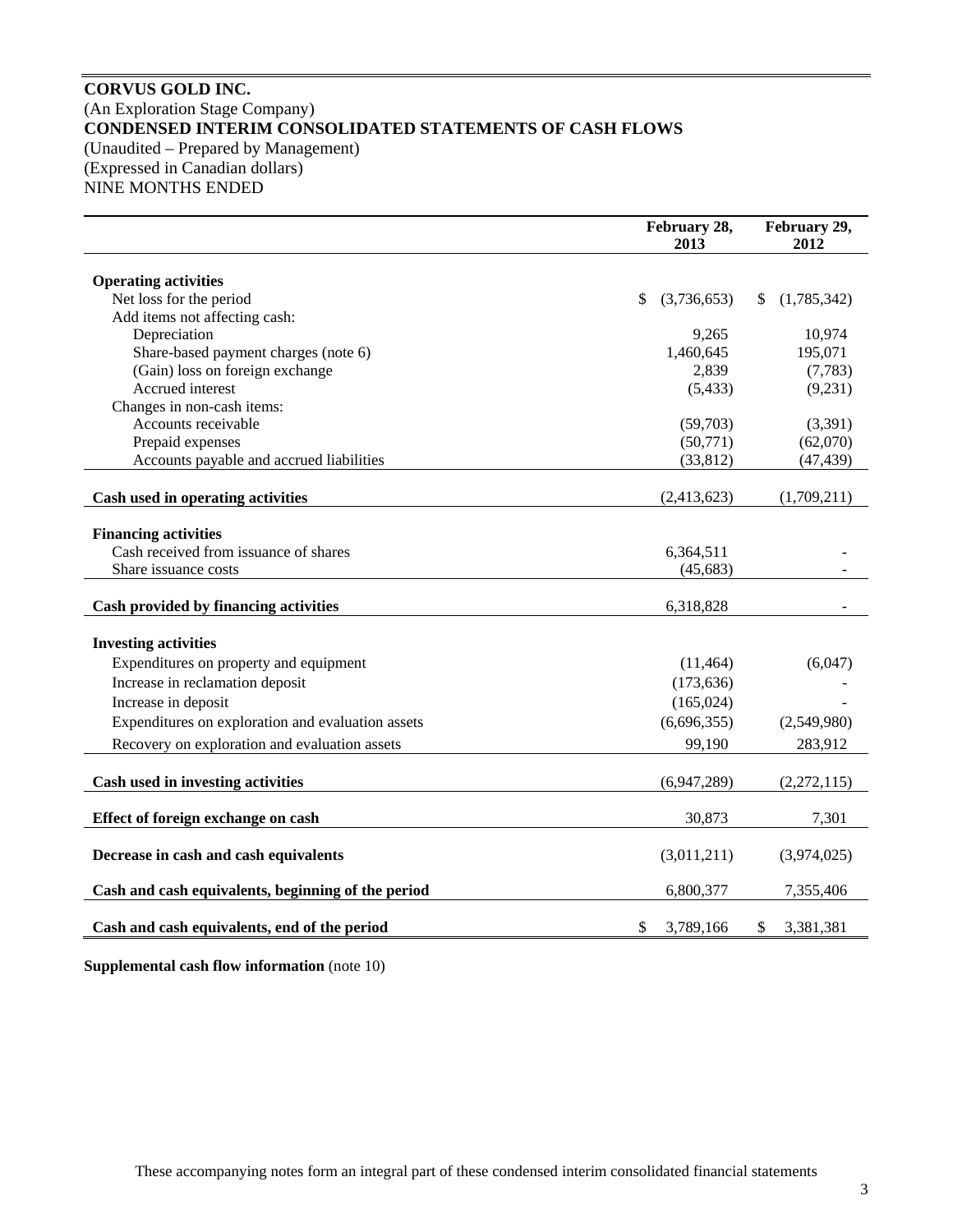## **CORVUS GOLD INC.**  (An Exploration Stage Company) **CONDENSED INTERIM CONSOLIDATED STATEMENT OF CHANGES IN EQUITY**  (Unaudited – Prepared by Management) (Expressed in Canadian dollars)

|                                                        |                  |                  |                    | <b>Accumulated</b><br><b>Other</b>            |                            |              |
|--------------------------------------------------------|------------------|------------------|--------------------|-----------------------------------------------|----------------------------|--------------|
|                                                        |                  |                  |                    | Comprehensive<br>$Income(Loss) -$             |                            |              |
|                                                        |                  |                  |                    | <b>Cumulative</b>                             |                            |              |
|                                                        | <b>Number of</b> | <b>Share</b>     | <b>Contributed</b> | <b>Translation</b>                            |                            |              |
|                                                        | shares           | Capital          | <b>Surplus</b>     | <b>Differences</b>                            | <b>Deficit</b>             | <b>Total</b> |
| <b>Balance, May 31, 2011</b>                           | 41,660,261       | 27,751,004<br>S. | 8,262,735<br>\$    | $(1,001,823)$ \$<br>$\boldsymbol{\mathsf{s}}$ | $(14, 198, 995)$ \$        | 20,812,921   |
| Net loss for the period                                |                  |                  |                    |                                               | (1,785,342)                | (1,785,342)  |
| Other comprehensive income                             |                  |                  |                    |                                               |                            |              |
| Exchange difference on translating foreign operations  |                  |                  |                    | 258,420                                       |                            | 258,420      |
| Share-based payment charges                            |                  |                  | 207,245            |                                               |                            | 207,245      |
| Balance, February 29, 2012                             | 41,660,261       | 27,751,004       | 8,469,980          | (743, 403)                                    | (15,984,337)               | 19,493,244   |
|                                                        |                  |                  |                    |                                               |                            |              |
| Net loss for the period                                |                  |                  |                    |                                               | (746, 045)                 | (746, 045)   |
| Other comprehensive income                             |                  |                  |                    |                                               |                            |              |
| Exchange difference on translating foreign operations  |                  |                  |                    | 775,487                                       |                            | 775,487      |
| Shares issued for cash                                 |                  |                  |                    |                                               |                            |              |
| Private placement                                      | 8,250,000        | 5,527,500        |                    |                                               |                            | 5,527,500    |
| Share-based payment charges                            |                  |                  | 121,160            |                                               |                            | 121,160      |
|                                                        |                  |                  |                    |                                               |                            |              |
| <b>Balance, May 31, 2012</b>                           | 49,910,261       | 33,278,504       | 8,591,140          | 32,084                                        | (16,730,382)               | 25,171,346   |
| Net loss for the period                                |                  |                  |                    |                                               | (3,736,653)                | (3,736,653)  |
| Other comprehensive income                             |                  |                  |                    |                                               |                            |              |
| Exchange difference on translating foreign operations  |                  |                  |                    | 201,797                                       |                            | 201,797      |
| Shares issued for cash                                 |                  |                  |                    |                                               |                            |              |
| Private placement                                      | 3,250,001        | 3,477,501        |                    |                                               |                            | 3,477,501    |
| Exercise of stock options                              | 3,299,766        | 2,529,510        |                    |                                               |                            | 2,529,510    |
| <b>Exercise of warrants</b>                            | 325,000          | 357,500          |                    |                                               |                            | 357,500      |
| Reclassification of contributed surplus on exercise of |                  |                  |                    |                                               |                            |              |
| stock options and warrants                             |                  | 1,610,233        | (1,610,233)        |                                               |                            |              |
| Share issuance costs                                   |                  | (45, 683)        |                    |                                               |                            | (45, 683)    |
| Share-based payment charges                            |                  |                  | 1,519,929          |                                               |                            | 1,519,929    |
|                                                        |                  |                  |                    |                                               |                            |              |
| Balance, February 28, 2013                             | 56,785,028       | 41,207,565<br>S. | 8,500,836 \$<br>-S | 233,881                                       | (20, 467, 035)<br>\$<br>-S | 29,475,247   |

These accompanying notes form an integral part of these condensed interim consolidated financial statements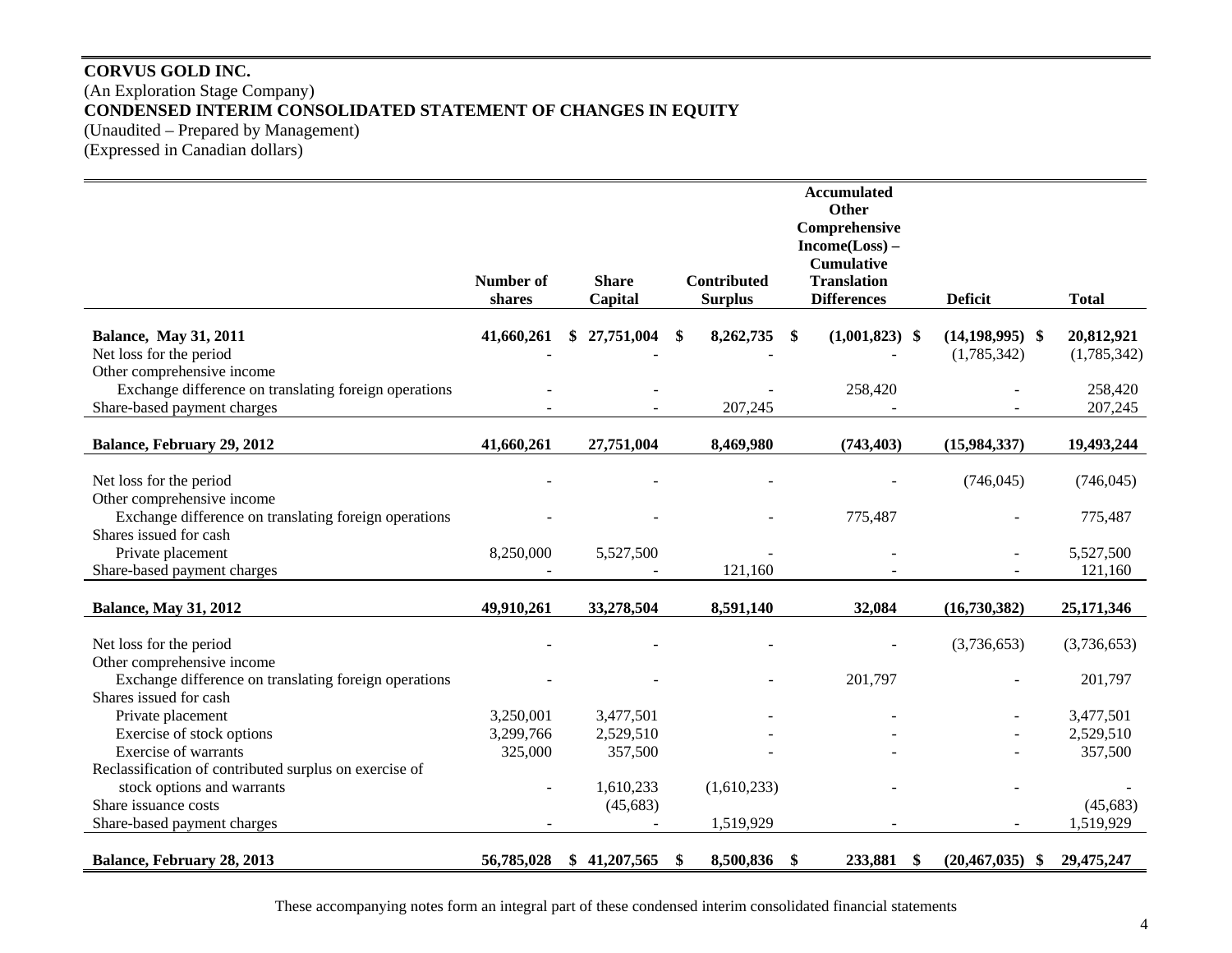### **1. NATURE AND CONTINUANCE OF OPERATIONS**

The Company was incorporated on April 13, 2010 under the BCBCA.

The Company is an exploration stage entity engaged in the business of acquiring, exploring and evaluating mineral properties, and either joint venturing or developing these properties further or disposing of them when the evaluation is completed. At February 28, 2013, the Company was in the exploration stage and had interests in properties in Alaska and Nevada, U.S.A and Quebec, Canada.

The business of mining and exploration involves a high degree of risk and there can be no assurance that current exploration programs will result in profitable mining operations. The Company has no source of revenue, and has significant cash requirements to meet its administrative overhead and maintain its mineral property interests. The recoverability of amounts shown for exploration and evaluation assets is dependent on several factors. These include the discovery of economically recoverable reserves, the ability of the Company to obtain the necessary financing to complete the development of these properties, and future profitable production or proceeds from disposition of exploration and evaluation assets. The carrying value of the Company's exploration and evaluation assets does not reflect current or future values.

These condensed interim consolidated financial statements have been prepared on a going concern basis, which presume the realization of assets and discharge of liabilities in the normal course of business for the foreseeable future. The Company's ability to continue as a going concern is dependent upon achieving profitable operations and/or obtaining additional financing.

In assessing whether the going concern assumption is appropriate, management takes into account all available information about the future which is at least, but not limited to 12 months from February 28, 2013. Management is aware in making its assessment, of material uncertainties relating to events or conditions that may cast significant doubt upon the Company's ability to continue as a going concern, as explained in the following paragraph.

The Company has sustained losses from operations, and has an ongoing requirement for capital investment to explore its exploration and evaluation assets. Based on its current plans, budgeted expenditures, and cash requirements, the Company does not have sufficient cash to finance its current plans for at least 12 months from February 28, 2013. The Company expects that it will need to raise substantial additional capital to accomplish its business plan over the next several years. The Company expects to seek additional financing through equity financing. There can be no assurance as to the availability or terms upon which such financing might be available.

These condensed interim consolidated financial statements do not include any adjustments to the amounts and classification of assets and liabilities that might be necessary should the Company be unable to continue in business.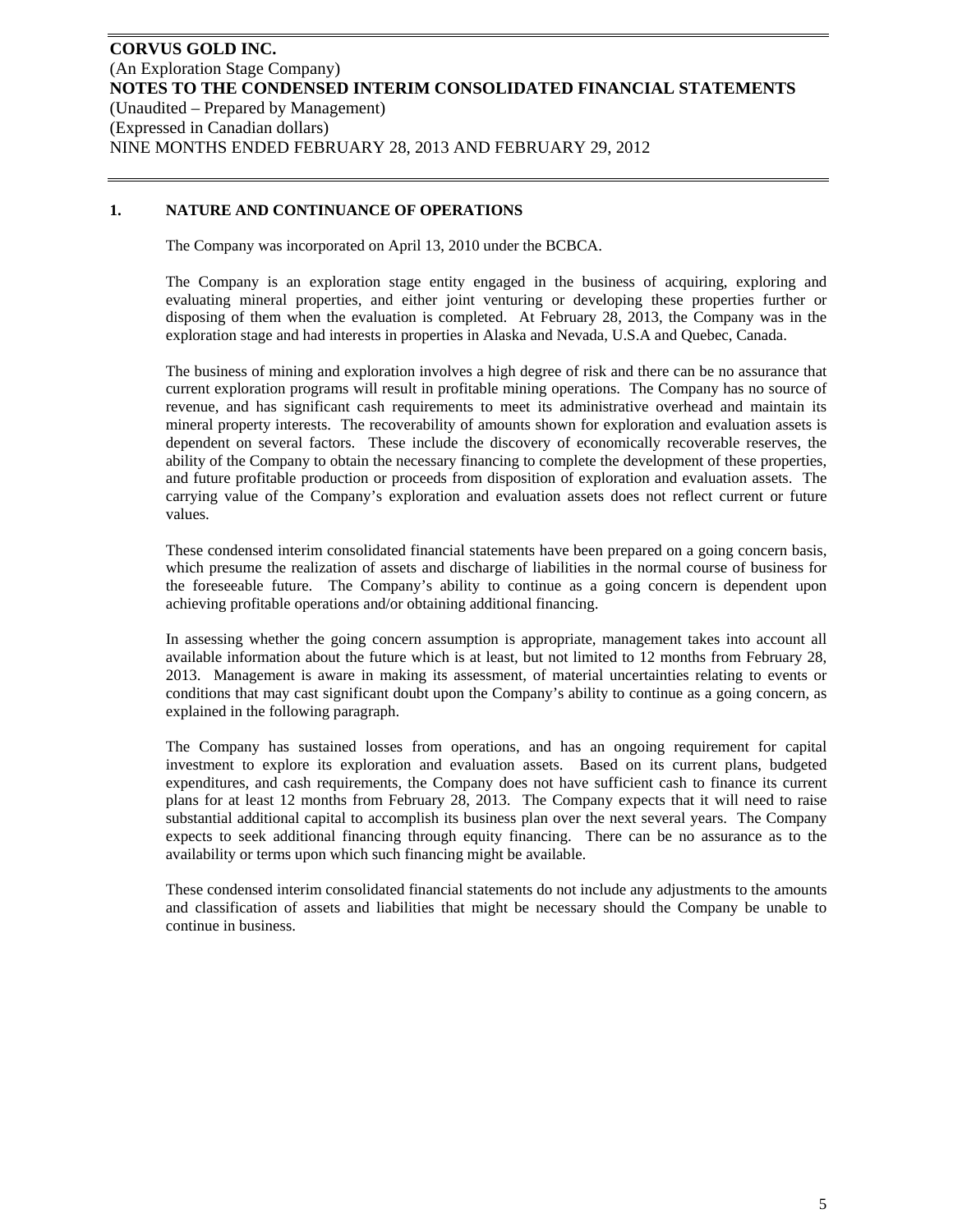## **2. SIGNIFICANT ACCOUNTING POLICIES**

#### **Basis of presentation**

#### Statement of compliance

These condensed interim consolidated financial statements have been prepared in accordance with International Financial Reporting Standards ("IFRS") as issued by the International Accounting Standards Board ("IASB") applicable to the preparation of interim financial statements, including International Accounting Standard ("IAS") 34, *"Interim Financial Reporting"*. The condensed interim consolidated financial statements should be read in conjunction with the annual financial statements for the year ended May 31, 2012, which have been prepared in accordance with IFRS as issued by the IASB.

The condensed interim consolidated financial statements have been prepared on a historical cost basis except for financial instruments classified as available-for-sale or fair value through profit and loss, which are stated at their fair value. In addition, these condensed interim consolidated financial statements have been prepared using the accrual basis of accounting.

### **Approval of consolidated financial statements**

The condensed interim consolidated financial statements of the Company for the nine months ended February 28, 2013 were reviewed by the Audit Committee and approved and authorized for issue by the Board of Directors on April 11, 2013.

### **New accounting policies not yet adopted**

The following standards and interpretations have been issued but are not yet effective and have not been early adopted by the Company and the Company has yet to assess the full impact:

### IFRS 9 Financial Instruments

IFRS 9 Financial Instruments is part of the IASB's wider project to replace IAS 39 Financial Instruments: Recognition and Measurement. IFRS 9 retains but simplifies the mixed measurement model and establishes two primary measurement categories for financial assets: amortized cost and fair value. The basis of classification depends on the entity's business model and the contractual cash flow characteristics of the financial asset. The standard will be effective for the Company for the year ended May 31, 2016.

#### IFRS 10 Consolidated Financial Statements

IFRS 10 builds on existing principles by identifying the concept of control as the determining factor in whether an entity should be included within the consolidated financial statements of the parent company. The standard provides additional guidance to assist in the determination of control where this is difficult to assess. The standard will be effective for the Company for the year ended May 31, 2014.

### IFRS 11 Joint Arrangements

IFRS 11 describes the accounting for arrangements in which there is joint control; proportionate consolidation is not permitted for joint ventures (as newly defined). IFRS 11 replaces IAS 31 Interests in Joint Ventures and SIC 13 Jointly Controlled Entities — Non-Monetary Contributions by Venturers. The standard will be effective for the Company for the year ended May 31, 2014.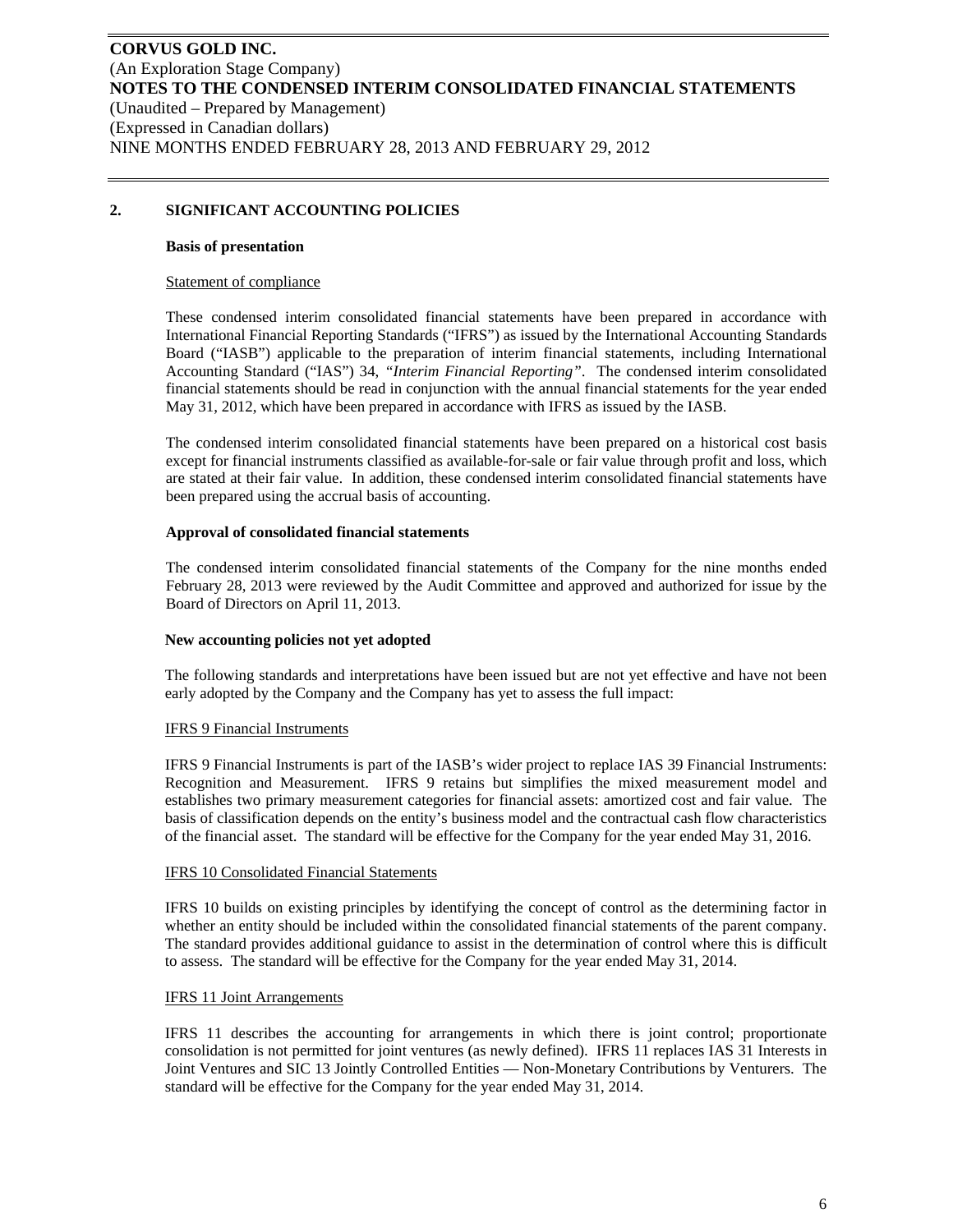### **2. SIGNIFICANT ACCOUNTING POLICIES (cont'd)**

#### **New accounting policies not yet adopted (cont'd)**

#### IFRS 12 Disclosures of Interests in Other Entities

IFRS 12 includes the disclosure requirements for all forms of interests in other entities, including joint arrangements, associates, special purpose vehicles and other off balance sheet vehicles. The standard will be effective for the Company for the year ended May 31, 2014.

#### IFRS 13 Fair Value Measurement

IFRS 13 aims to improve consistency and reduce complexity by providing a precise definition of fair value and a single source of fair value measurement and disclosure requirements for use across all IFRS. The requirements do not extend the use of fair value accounting but provide guidance on how it should be applied where its use is already required or permitted by other standards within IFRS. The standard will be effective for the Company for the year ended May 31, 2014.

#### IAS 27 Separate Financial Statements

IAS 27 addresses accounting for subsidiaries, jointly controlled entities and associates in nonconsolidated financial statements. The standard will be effective for the Company for the year ended May 31, 2014.

### IAS 28 Investments in Associates and Joint Ventures

IAS 28 has been amended to include joint ventures in its scope and to address the changes in IFRS 10 – 13. The standard will be effective for the Company for the year ended May 31, 2014.

### IAS 1 Presentation of Financial Statements

IAS 1 amendment requires components of other comprehensive income to be separately presented between those that may be reclassified to income and those that will not. The amendments are effective for annual periods beginning on or after July 1, 2012. The standard will be effective for the Company for the year ended May 31, 2014.

### IAS 32 Financial Instruments: Presentation

IAS 32 amendment provides clarification on the application of offsetting rules. The amendments are effective for annual periods beginning on or after July 1, 2012. The standard will be effective for the Company for the year ended May 31, 2014.

#### IFRIC 20 Stripping Costs in the Production Phase of a Surface Mine

IFRIC 20 clarifies when production stripping should lead to the recognition of an asset and how that asset should be measured, both initially and in subsequent periods. The standard will be effective for the Company for the year ended May 31, 2014.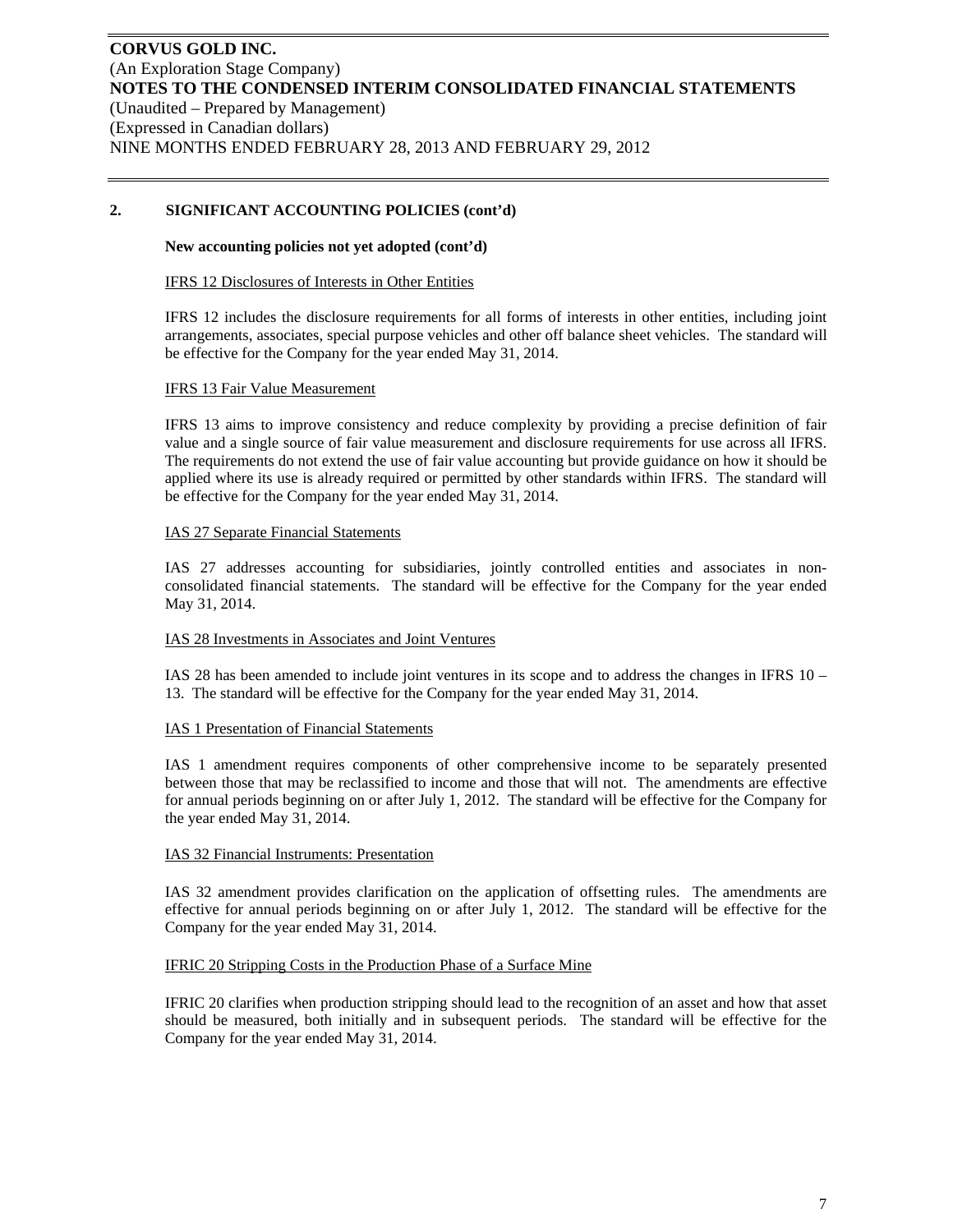### **3. PROPERTY AND EQUIPMENT**

|                                  |           | Computer |                 |              |        |  |
|----------------------------------|-----------|----------|-----------------|--------------|--------|--|
|                                  | Equipment |          | <b>Vehicles</b> | <b>Total</b> |        |  |
|                                  |           |          |                 |              |        |  |
| Cost                             |           |          |                 |              |        |  |
| <b>Balance, May 31, 2012</b>     | \$        | 23,820   | \$<br>38,001    | \$           | 61,821 |  |
| <b>Additions</b>                 |           | 11,464   |                 |              | 11,464 |  |
| Currency translation adjustments |           | 222      | (55)            |              | 167    |  |
|                                  |           |          |                 |              |        |  |
| Balance, February 28, 2013       | \$        | 35,506   | \$<br>37,946    | \$           | 73,452 |  |
|                                  |           |          |                 |              |        |  |
| <b>Depreciation</b>              |           |          |                 |              |        |  |
| <b>Balance, May 31, 2012</b>     | \$        | 8,056    | \$<br>15,390    | \$           | 23,446 |  |
| Depreciation for the period      |           | 4,347    | 4,918           |              | 9,265  |  |
| Currency translation adjustments |           | 104      | 141             |              | 245    |  |
|                                  |           |          |                 |              |        |  |
| Balance, February 28, 2013       | \$        | 12,507   | \$<br>20,449    | \$           | 32,956 |  |
|                                  |           |          |                 |              |        |  |
| <b>Carrying amounts</b>          |           |          |                 |              |        |  |
|                                  |           |          |                 |              |        |  |
| At May 31, 2012                  | \$        | 15,764   | \$<br>22,611    | \$           | 38,375 |  |
| At February 28, 2013             | \$        | 22,999   | \$<br>17,497    | \$           | 40,496 |  |

### **4. RECLAMATION BOND**

As at February 28, 2013 the Company has not commenced development of any exploration and evaluation assets and accordingly a reasonable estimate of the timing of the cash flows cannot be made. The Company has posted non-interest bearing bonds totalling \$181,686 (USD 176,155) with the Nevada Division of Minerals in the State of Nevada as security for these obligations. Fair value cannot be reasonably determined and accordingly the bonds have been recorded at historical cost, adjusted for current exchange rates.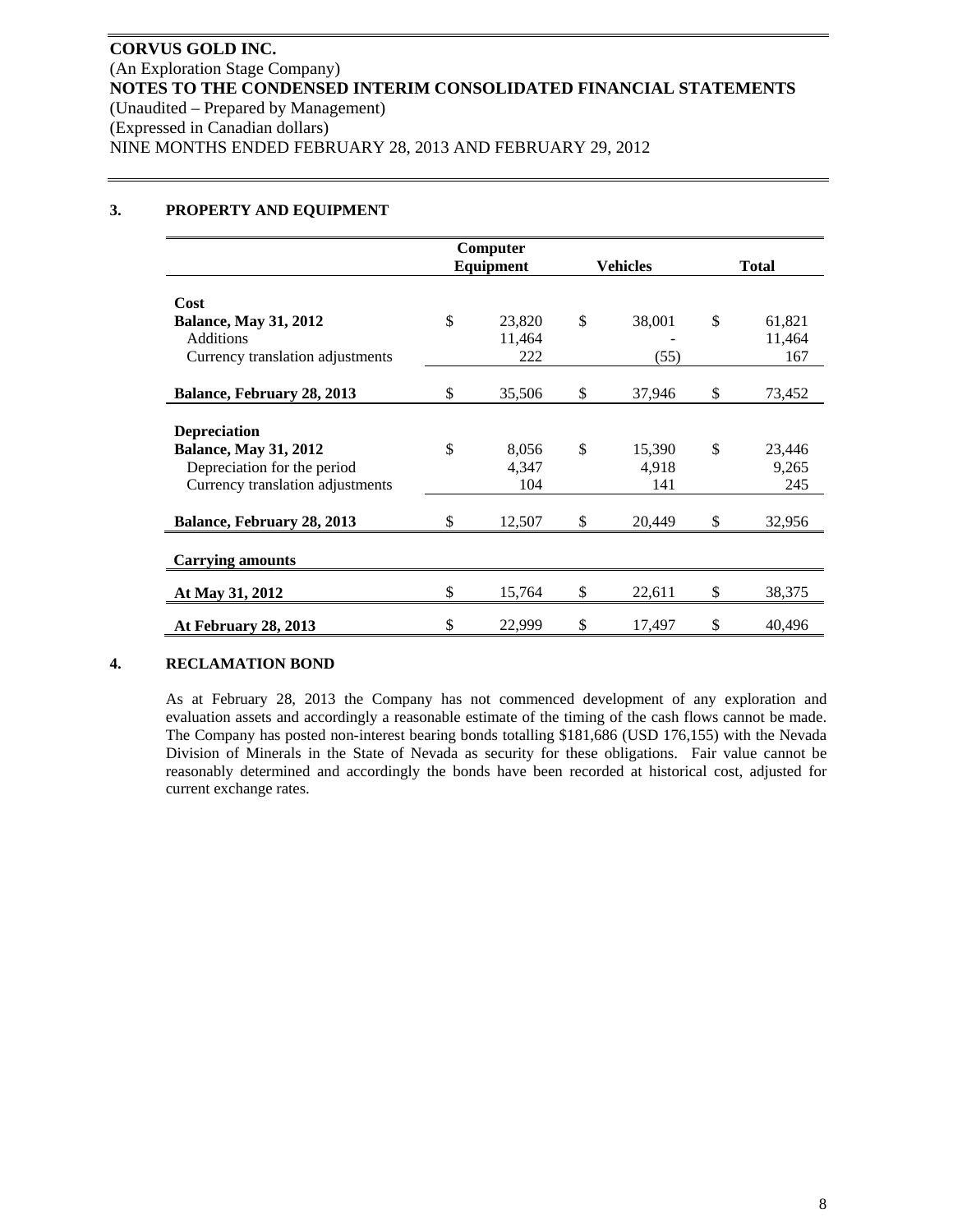# **CORVUS GOLD INC.** (An Exploration Stage Company) **NOTES TO THE CONDENSED INTERIM CONSOLIDATED FINANCIAL STATEMENTS**  (Unaudited – Prepared by Management) (Expressed in Canadian dollars) NINE MONTHS ENDED FEBRUARY 28, 2013 AND FEBRUARY 29, 2012

#### **5.EXPLORATION AND EVALUATION ASSETS**

Accumulated costs in respect of mineral tenures and mineral rights owned, leased or under option, consist of the following:

|                                                             | Chisna<br>West Pogo |                          | North Bullfrog | <b>LMS</b>     | Terra            |                 |     | Gerfaut     | <b>Total</b>  |                          |              |
|-------------------------------------------------------------|---------------------|--------------------------|----------------|----------------|------------------|-----------------|-----|-------------|---------------|--------------------------|--------------|
|                                                             |                     | (note 5(b))              |                | (note 5(a))    | (notes 5(e))     | (note 5(c))     |     | (note 5(d)) |               | (note 5(f))              |              |
| <b>Balance, May 31, 2012</b>                                | \$                  | 603,848                  | <sup>\$</sup>  | 1,900,581      | \$<br>9,775,562  | \$<br>2,600,181 | \$. | 3,802,518   | <sup>\$</sup> | 19,122                   | \$18,701,812 |
| Acquisition costs:<br>Cash payments<br>Common shares issued |                     |                          |                |                | 126,924          |                 |     |             |               |                          | 126,924      |
|                                                             |                     | $\overline{\phantom{a}}$ |                | $\blacksquare$ | 126,924          | $\blacksquare$  |     | $\sim$      |               | $\overline{\phantom{a}}$ | 126,924      |
| Deferred exploration costs:                                 |                     |                          |                |                |                  |                 |     |             |               |                          |              |
| Advance to contractors                                      |                     |                          |                |                | 20,795           |                 |     |             |               |                          | 20,795       |
| Aircraft services                                           |                     | 1,863                    |                | 7,573          |                  |                 |     | 9,801       |               | 81,759                   | 100,996      |
| Assay                                                       |                     |                          |                | 3,864          | 791,057          |                 |     | 591         |               | 100,808                  | 896,320      |
| <b>Drilling</b>                                             |                     |                          |                |                | 1,373,928        | 8,152           |     |             |               |                          | 1,382,080    |
| Equipment rental                                            |                     |                          |                | 578            | 114,338          |                 |     |             |               |                          | 114,916      |
| Field costs                                                 |                     | 414                      |                | 9,524          | 174,485          | 303             |     | 1,302       |               | 14,543                   | 200,571      |
| Geological/Geophysical                                      |                     | 953                      |                | 26,654         | 644,536          | 708             |     | 18,436      |               | 55,149                   | 746,436      |
| Land maintenance & tenure                                   |                     | (351)                    |                | 186,551        | 513,021          | 25,702          |     | 121         |               | 14,923                   | 739,967      |
| Permits                                                     |                     |                          |                |                | 153,873          |                 |     |             |               |                          | 153,873      |
| Professional fees                                           |                     |                          |                | 10,438         |                  |                 |     | 4,019       |               |                          | 14,457       |
| <b>Studies</b>                                              |                     |                          |                |                | 2,003,902        |                 |     |             |               |                          | 2,003,902    |
| Transportation                                              |                     |                          |                |                |                  | 1,116           |     |             |               | 3,299                    | 4,415        |
| Travel                                                      |                     | 1,182                    |                | 6,742          | 213,700          | 1,539           |     | 4,273       |               | 46,491                   | 273,927      |
|                                                             |                     | 4,061                    |                | 251,924        | 6,003,635        | 37,520          |     | 38,543      |               | 316,972                  | 6,652,655    |
|                                                             |                     |                          |                |                |                  |                 |     |             |               |                          |              |
| Total expenditures for the period                           |                     | 4,061                    |                | 251,924        | 6,130,559        | 37,520          |     | 38,543      |               | 316,972                  | 6,779,579    |
| <b>Cost Recovery</b>                                        |                     |                          |                |                |                  |                 |     | (99,190)    |               |                          | (99,190)     |
| Currency translation adjustments                            |                     | (9)                      |                | 9,037          | 161,256          | (1,937)         |     | (8,028)     |               |                          | 160,319      |
| <b>Balance, February 28, 2013</b>                           | \$                  | 607,900                  | \$             | 2,161,542      | \$<br>16,067,377 | \$<br>2,635,764 | \$  | 3,733,843   |               | \$336,094                | \$25,542,520 |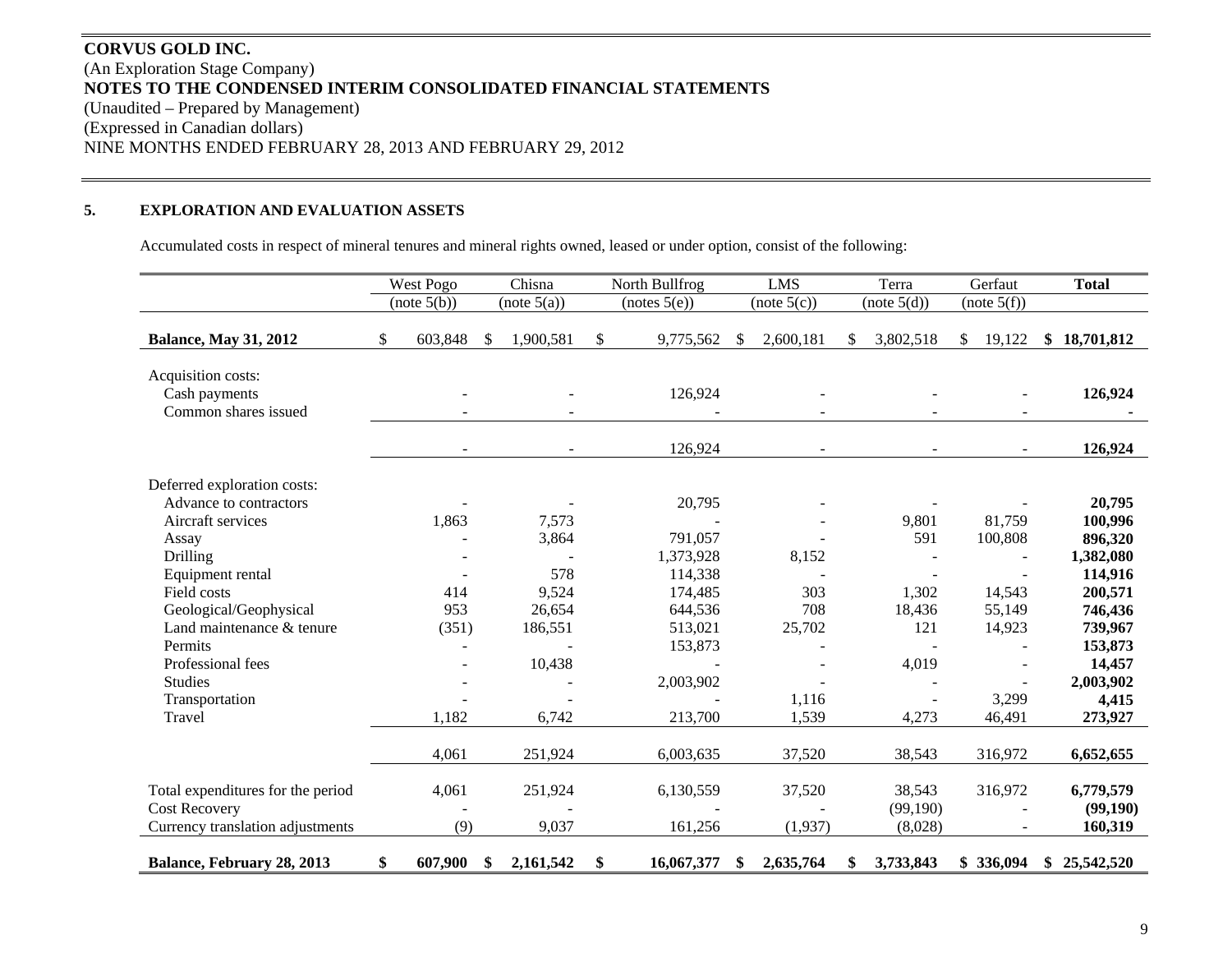On August 25, 2010, International Tower Hill Mines Ltd. ("ITH") completed a Plan of Arrangement (the "Arrangement") whereby its existing Alaska mineral properties (other than the Livengood project) and related assets and the North Bullfrog mineral property and related assets in Nevada were indirectly spun out into Corvus. As a consequence of the completion of the Arrangement, Corvus now holds the Terra, Chisna, LMS, West Pogo and North Bullfrog properties ("Spin-out Properties").

Pursuant to the Arrangement, the obligations and interests in the Spin-out Properties under the various property and related agreements have been transferred from ITH to the Company.

### **a) Chisna Property, Alaska**

The Chisna property is located in the eastern Alaska Range, Alaska, and is comprised of unpatented mineral claims owned 100% by the Company and fee simple lands leased from Ahtna Incorporated.

On November 2, 2009, ITH and Talon Gold Alaska, Inc. (ITH's wholly-owned Alaskan subsidiary) ("Talon Gold") entered into an agreement (as amended) with Ocean Park Ventures Corp. ("OPV"). Pursuant to the agreement, an Alaskan subsidiary of OPV ("Subco") and Raven Gold formed a joint venture (the "OPV/Raven JV") for the purpose of exploring and developing the Chisna property.

On November 7, 2012, OPV withdrew from the joint venture and thereby returned 100% of the Chisna Project to the Company.

On March 24, 2010, Raven Gold entered into a Mineral Exploration Agreement with Option to Lease with Ahtna Incorporated ("Ahtna"), an Alaska Native Regional Corporation, concerning approximately 26,516 hectares of fee simple lands in the Athell Area of Alaska surrounding or adjacent to some of the blocks of mineral claims owned by Raven Gold (the "Ahtna Agreement").

The key terms of the Ahtna Agreement include the following:

- exclusive right to explore, and the option to enter into a mining lease to develop and mine, the subject lands for a six-year period
- annual option payments of USD 1.00 USD 1.25 per acre
- minimum exploration expenditures of USD 4.00 USD 8.00 per acre, provided that if the agreement is not terminated at the end of any option year, the exploration expenditures for the next year become a firm commitment
- at the end of the third year, Raven Gold will release at least 50% of the original lands subject to the agreement
- preferential contracting, hiring and training practice for Ahtna shareholders or designees
- scholarship contributions to the Ahtna Heritage Foundation (USD 10,000/year, subject to increase for inflation)
- all surface work subject to Ahtna archaeological and cultural clearance

As at February 28, 2013, the Ahtna Agreement is in good standing and the Company has made the required option payments, and completed the minimum exploration expenditures and contributions.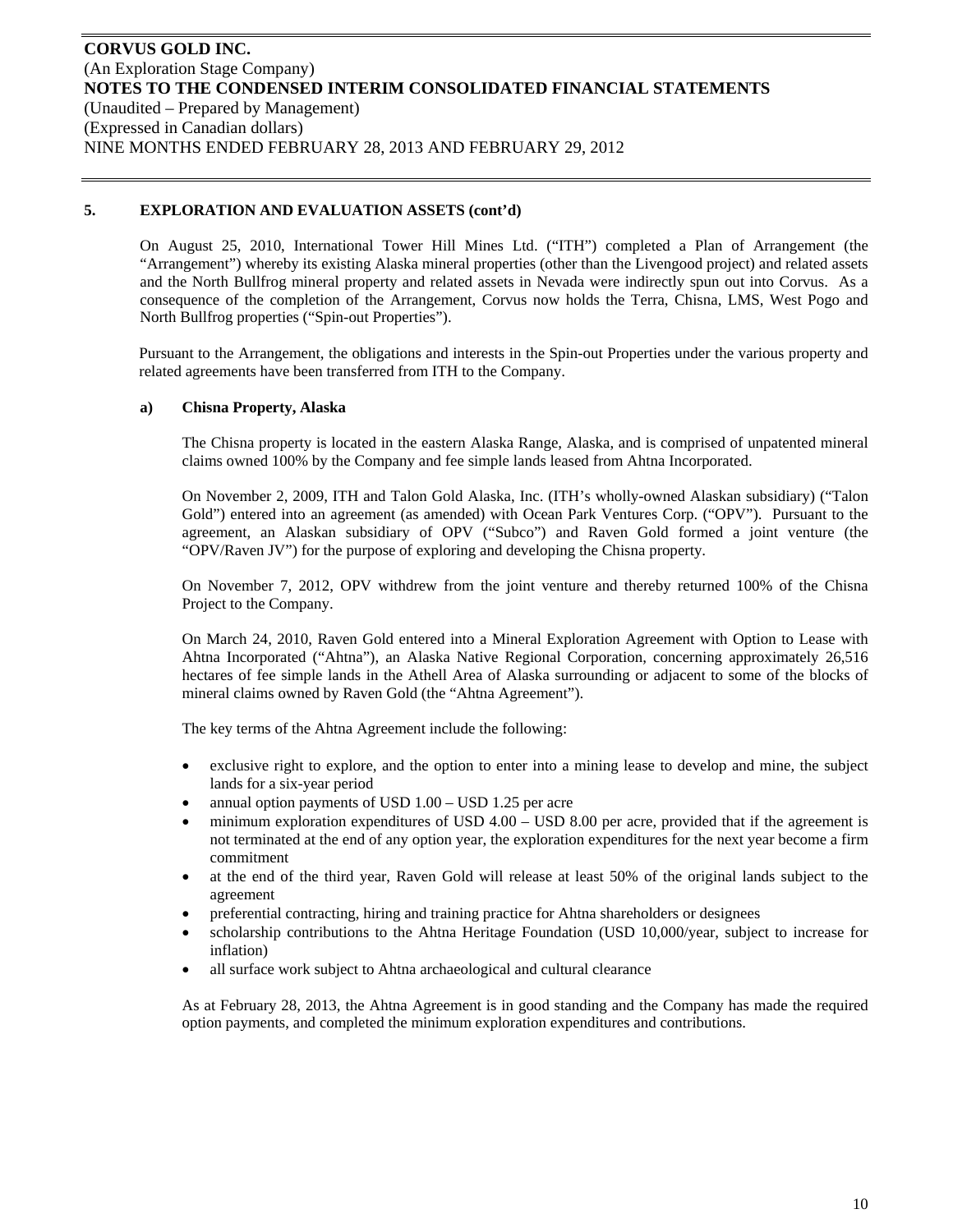### **a) Chisna Property, Alaska (cont'd)**

Upon Raven Gold having expended an aggregate of USD 1,000,000 (including 2,500 feet of core drilling) and having completed a feasibility study over some or all of the land subject to the exploration agreement within the six year term of the Ahtna Agreement, Raven Gold has the option to enter into a mining lease. The key terms of the mining lease include:

- exclusive mining rights for an initial term of ten years and so long thereafter as commercial production continues
- minimum exploration expenditures of USD 4.00 USD 9.00 per acre subject to the lease until commercial production is achieved, escalating over time
- advance minimum royalty payments of USD 6.00 USD 12.00 per acre escalating over time (50% deductible from production royalties)
- NSR production royalties for gold and silver scaled from 2.5% (gold price USD 550 per ounce or less) to 14% (gold price USD 1,900 per ounce or higher). 2.5% on base metals and 3% on all minerals other than gold, silver or base metals
- in the event Raven Gold acquires rights to minerals within the area subject to the lease, the acquired minerals lands are subject to a production royalty in favour of Ahtna of 2% of the gross value of any gold and silver and a NSR of 1% on base metals
- Ahtna is also entitled to receive an amount by which 20% of the net profits realized by Raven Gold from its mining operations on Ahtna minerals (10% in the case of non-Ahtna minerals) in any year exceed the aggregate royalties paid by Raven Gold to Ahtna in that year
- Ahtna has the right to acquire a working interest in the lands subject to the lease, which is to be greater than or equal to 10% but not more than 15%, upon Raven Gold having made a production decision, and in consideration, Ahtna will be required to fund ongoing operations after such exercise in an amount equal to 200% of Ahtna's percentage share of the pre-production expenditures incurred by Raven Gold (not including advance minimum royalty payments to Ahtna).

### **b) West Pogo Property, Alaska**

The West Pogo property is located approximately 50 kilometres north of Delta Junction, Alaska, and consists of unpatented mineral claims owned 100% by the Company.

On March 24, 2010, ITH entered into a binding letter of intent with First Star Resources Inc. ("First Star") in connection with the West Pogo Property (the "WP LOI"). Under the terms of the WP LOI, a US subsidiary of First Star ("First Star US") has the ability to earn an initial 55% interest, and a second option to earn a further 45%, for a total of 100% interest. On December 2, 2011, full ownership of the West Pogo Property was returned to the Company by agreement with First Star as a consequence of First Star US not completing the required expenditures.

On March 5, 2012, Raven Gold granted to Alix Resources Corp. ("Alix") the right to earn an interest in the West Pogo Property. In order to earn a 60% interest in the project, Alix is required to incur USD 5,000,000 in work expenditures on the project (with year one being USD 250,000) and pay annual payments of USD 25,000 (paid USD 25,000 on March 19, 2012, 2013 payment currently under negotiations) to Raven Gold, all over 5 years. Raven Gold will retain a 2 – 3% NSR royalty on the project, with Alix having the right to purchase 1% of the royalty for USD 1,000,000. Alix has the right to purchase Raven Gold's interest in the project by converting each 10% of interest into an additional 1% NSR.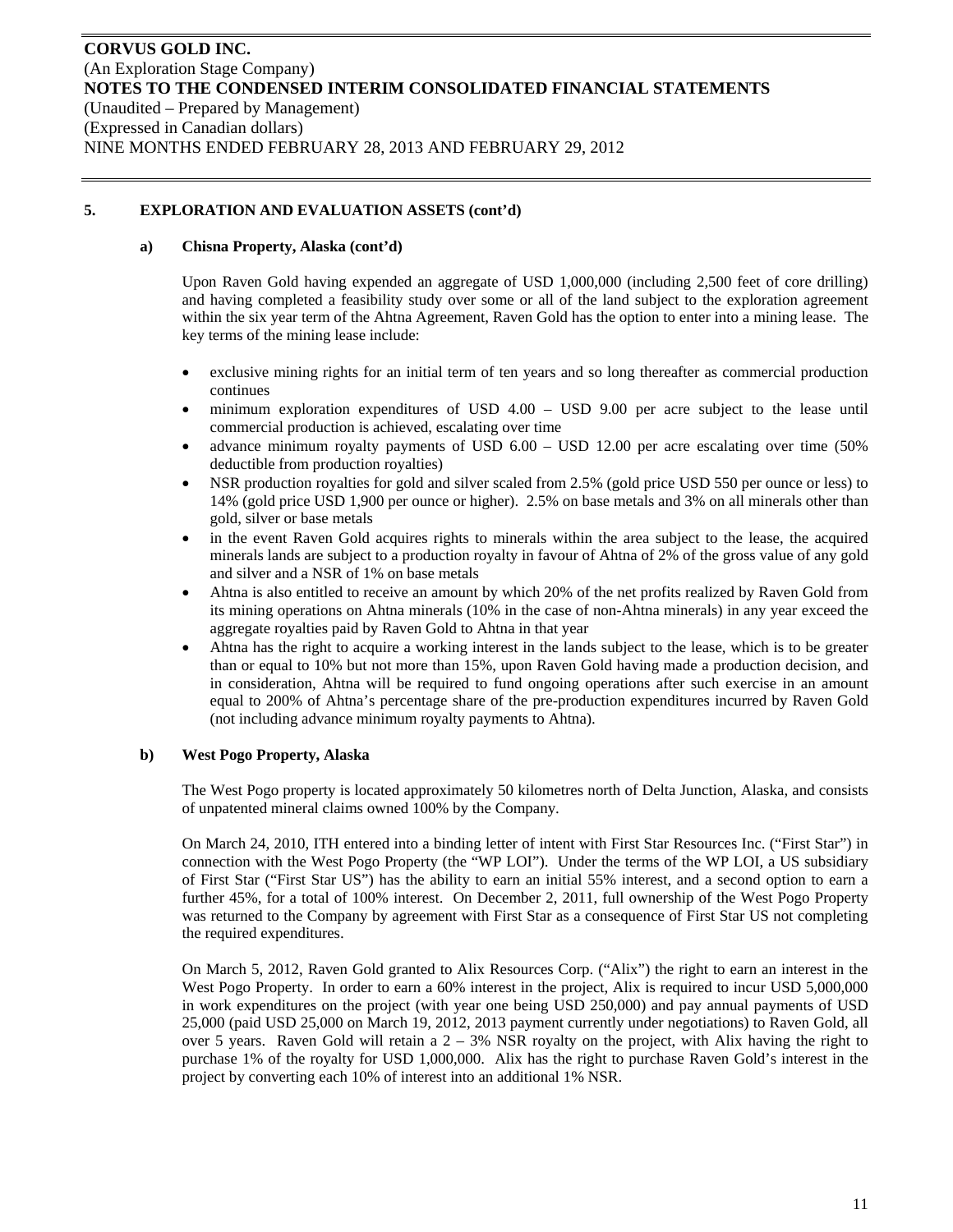#### **c) LMS Property, Alaska**

The LMS property consists of unpatented mineral claims owned 100% by the Company.

On March 24, 2010, ITH entered into a binding letter of intent (the "LMS LOI") with First Star, in connection with the LMS Property. Under the terms of the LMS LOI, First Star US has the ability to earn an initial 55% interest, and a second option to earn a further 45%, for a total 100% interest. On December 2, 2011, full ownership of the LMS Property was returned to the Company by agreement with First Star as a consequence of First Star US not completing the required expenditures.

### **d) Terra Property, Alaska**

The Terra Property consists of State of Alaska unpatented lode mining claims held by the Company and State of Alaska unpatented lode mining claims leased from an individual. The lease requires a payment on execution of USD 25,000 (paid), and advance minimum royalties of USD 25,000 on or before March 22, 2006 (paid), USD 50,000 on or before March 22, 2007 (paid), USD 75,000 on or before March 22, 2008 (paid), USD 100,000 on or before March 22, 2009 (paid) and each subsequent March 22 until March 22, 2015 (paid USD 100,000 on each of February 2, 2010, March 21, 2011, March 22, 2012, and March 21, 2013), and thereafter USD 125,000 until the expiry of the lease (all of which are recoverable from production royalties). The lessor is entitled to receive a NSR production royalty on gold equal to 3.0% if the gold price is USD 450 per ounce or lower and 4% if the gold price is USD 450 per ounce or higher, plus a NSR royalty of 4% on all other mineral products other than gold. 1% of the royalty may be purchased for USD 1,000,000 and a further 1% for USD 3,000,000.

On February 26, 2010, ITH signed a letter of intent ("LOI") to enter into a joint venture with American Mining Corporation ("AMC"), a private Nevada corporation, on the Terra Property. Pursuant to the LOI, an Alaskan subsidiary of AMC and Raven Gold were to form a joint venture with the aim of developing the Terra Property to production. On May 17, 2010, AMC assigned the Terra Project LOI to Terra Mining Corporation ("TMC"), a company incorporated under the laws of British Columbia. On September 15, 2010, Raven Gold and Terra Gold Corporation (a US subsidiary of TMC) ("TGC") entered into the formal joint venture agreement (as amended) to give effect to the joint venture ("Terra JV"). On March 1, 2011, TMC was acquired by, and became a wholly owned subsidiary of, WestMountain Index Advisor, Inc. a public company based in Denver, Colorado ("WestMountain").

Effective September 15, 2010, TGC will have an initial 51% interest in the Terra Property, subject to TGC funding an aggregate of USD 6,000,000 in direct exploration and development expenditures on or before December 31, 2013 with initial USD 1,000,000 being required prior to December 31, 2011. As part of the funding, TGC will pay Raven Gold an aggregate of USD 200,000 as payment for the camp and equipment previously constructed by ITH and acquired by Raven Gold (USD 33,000 received February 16, 2012, USD 67,000 received March 5, 2012 and USD 100,000 received on January 4, 2013).

TGC is required to pay to ITH, the former holder of the Terra Property, an aggregate of USD 300,000 (USD 300,000 received by ITH) in stages to December 31, 2012. TGC/TMC are required to deliver to ITH an aggregate of 750,000 common shares of TMC (now 750,000 WestMountain common shares) prior to December 31, 2012 (750,000 common shares received by ITH).

TGC has granted Raven Gold a sliding scale NSR royalty between 0.5% and 5% on all precious metal production for the Terra Property and a 1% NSR royalty on all base metal production.

If TGC fails to fund any portion of the initial first year commitment and eventual three year commitment, or if the required payments and shares are not delivered to ITH, Raven Gold will be entitled to terminate the agreement and retain 100% of the property.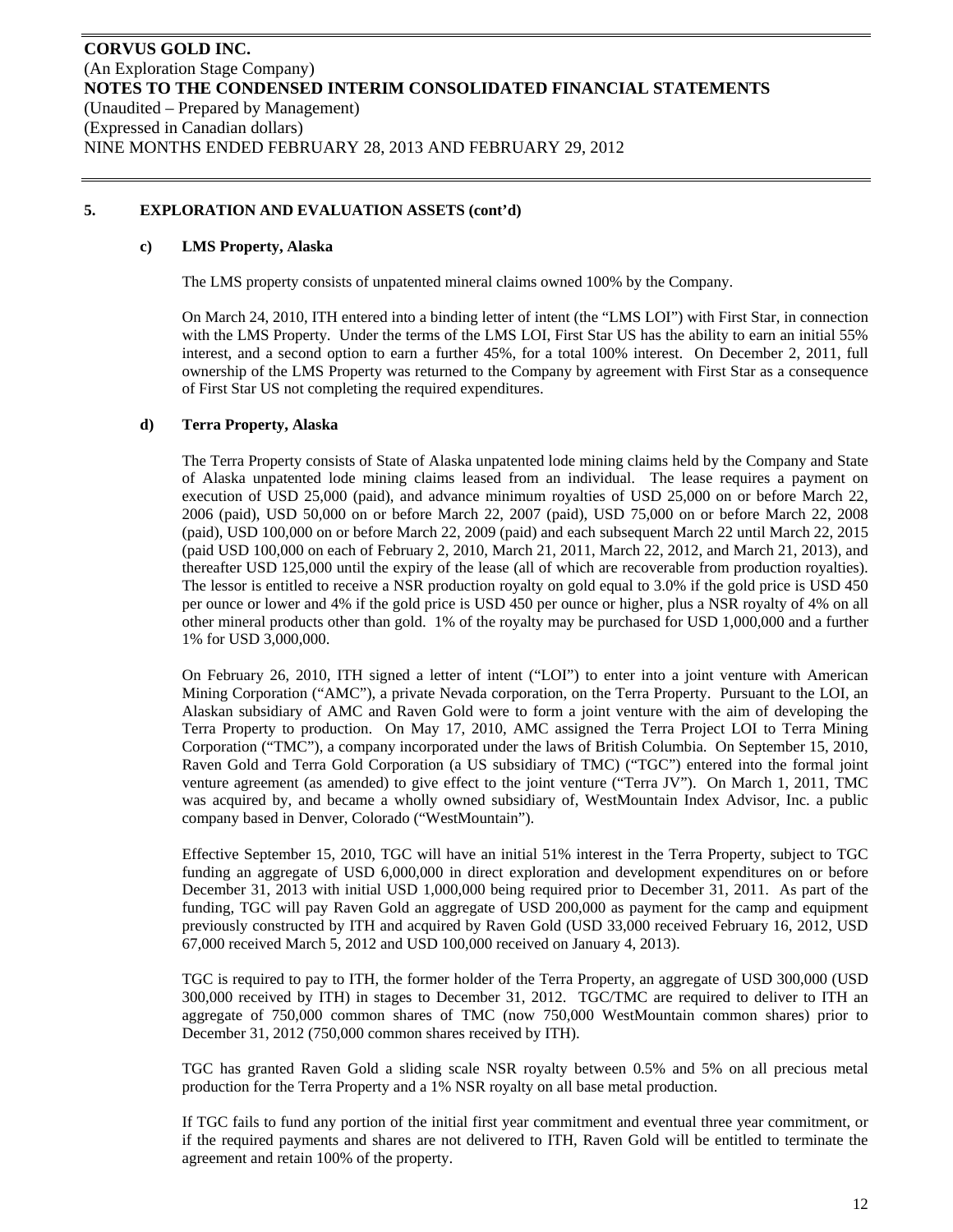#### **d) Terra Property, Alaska (cont'd)**

After it has completed its initial USD 6,000,000 contribution, TGC will have the option to increase its interest in the project by 29% (to a total of 80%) by funding an additional USD 3,050,000 of development work. To exercise such option, TGC/TMC will be required to pay ITH an additional USD 150,000 and deliver an additional 250,000 common shares of TMC.

Following TGC having completed its initial contribution (if it does not elect to acquire an additional 29% interest) or having earned an 80% interest (if it does), each party will be required to contribute its pro rata share of further expenditures. Should the interest of Raven Gold be diluted below 10% as a consequence of it not funding its proportionate share of the joint venture expenditures, the residual interest of Raven Gold interest will be converted to an additional property wide 1% NSR royalty on all metals produced.

On February 18, 2013, Raven Gold signed a letter of intent ("LOI") to sell all of its joint venture participating interest in the Terra Property to TGC.

The key proposed terms for the sales include the following:

- \$50,000 deposit paid by TGC at signing of LOI (received on March 1, 2013)
- closing deadline of April 15, 2013, with an initial payment of USD 3,000,000 due at closing and USD 2,000,000 due 90 days following (on July 15, 2013), with a final USD 1,000,000 payment due on the first anniversary of the closing (April 15, 2014). The last two payments are secured by a first mortgage on the Terra Property
- 750,000 shares of WestMountain stock are to be issued to Raven Gold at closing. Raven Gold will agree to hold such stock for 24 months following closing
- Raven Gold's retained royalty will be amended to be a sliding scale NSR royalty of 0.5% to 3% on precious metals and a flat 2% NSR royalty on all base metals
- TGC will pay USD 150,000 and deliver 250,000 WestMountain shares to ITH, as required by the present joint venture agreement in order for TGC to vest its maximum interest
- At closing, TCG will pay Raven Gold the value of Raven Gold's 3% NSR royalty on the 2012 gold and silver production from Terra.

Completion of the transaction is subject to completion of final negotiations, settlement and execution of formal documentation, completion by TGC of due diligence by April 5, 2013, and receipt of any necessary regulatory approvals required on behalf of WestMountain.

### **e) North Bullfrog Project, Nevada**

The Company's North Bullfrog project consists of certain leased patented lode mining claims and an additional 458 federal unpatented mining claims owned 100% by the Company.

#### (i) **Interests acquired from Redstar Gold Corp.**

On October 9, 2009, a US subsidiary of ITH at the time (Corvus Nevada) completed the acquisition of all of the interests of Redstar Gold Corp. ("Redstar") and Redstar Gold U.S.A. Inc. ("Redstar US") in the North Bullfrog project, which consisted of the following leases: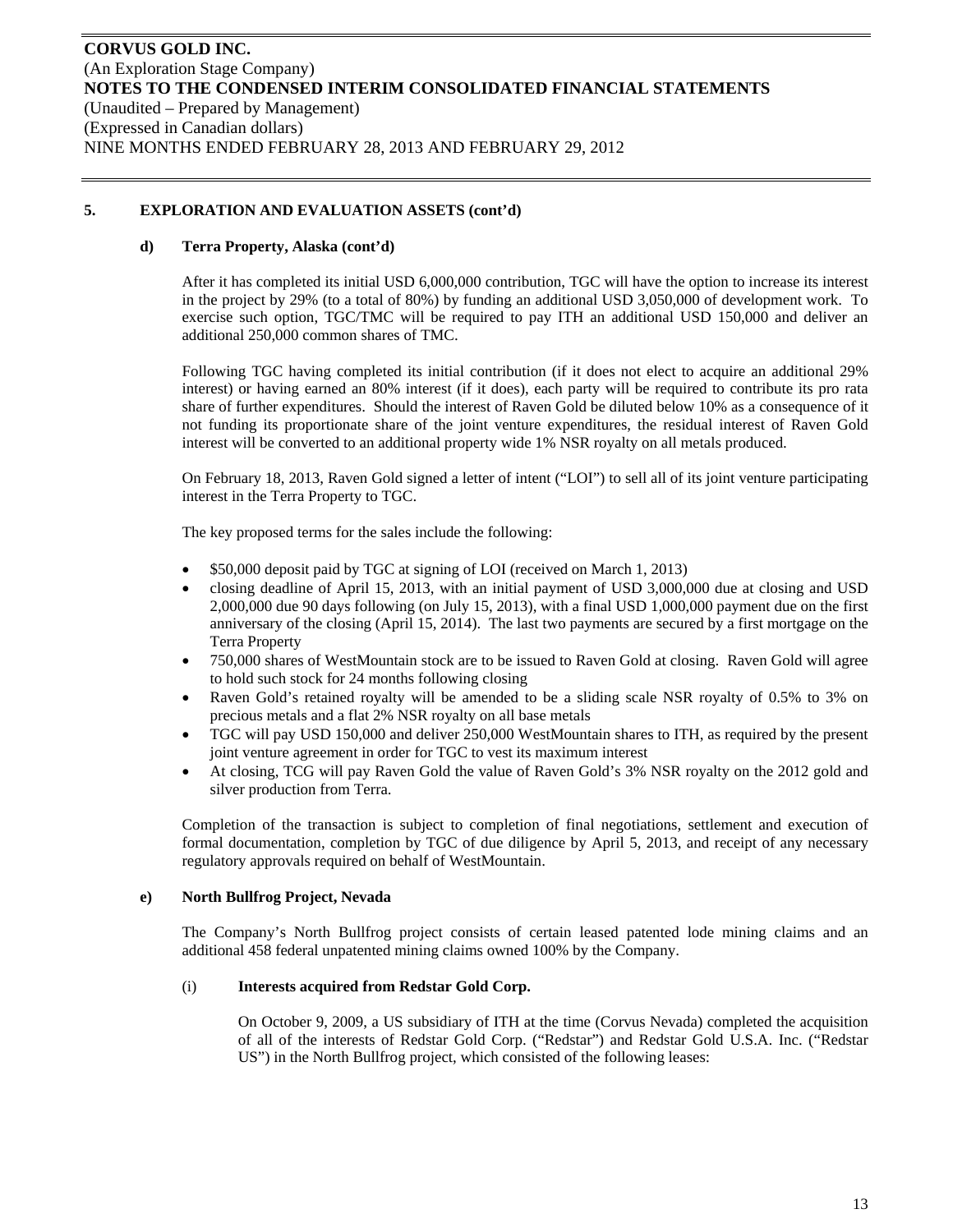#### **e) North Bullfrog Project, Nevada (cont'd)**

#### (i) **Interests acquired from Redstar Gold Corp. (cont'd)**

- (1) Pursuant to a mining lease and option to purchase agreement made effective October 27, 2008 between Redstar and an arm's length limited liability company, Redstar has leased (and has the option to purchase) 12 patented mining claims referred to as the "Connection" property. The ten-year, renewable mining lease requires advance minimum royalty payments (recoupable from production royalties, but not applicable to the purchase price if the option to purchase is exercised) of USD 10,800 (paid) on signing and annual payments for the first three anniversaries of USD 10,800 and USD 16,200 for every year thereafter (USD 10,800 paid on each of September 30, 2009, 2010 and 2011 and USD 16,000 paid on September 30, 2012). Redstar has an option to purchase the property (subject to the NSR royalty below) for USD 1,000,000 at any time during the life of the lease. Production is subject to a 4% NSR royalty, which may be purchased by the lessee for USD 1,250,000 per 1% (USD 5,000,000 for the entire royalty).
- (2) Pursuant to a mining lease made and entered into as of May 8, 2006 between Redstar and two arm's length individuals, Redstar has leased 3 patented mining claims which form part of the North Bullfrog project holdings. The lease is for an initial term of 10 years, and for so long thereafter as mining activities continue on the claims or contiguous claims held by the lessee. The lessee is required to pay advance minimum royalty payments (recoupable from production royalties) of USD 4,000 on execution, USD 3,500 on each of May 8, 2007, 2008 and 2009 (paid), USD 4,500 on May 8, 2010 and each anniversary thereafter, adjusted for inflation (paid to May 8, 2012). The lessor is entitled to receive a 2% NSR royalty on all production, which may be purchased by the lessee for USD 1,000,000 per 1% (USD 2,000,000 for the entire royalty).
- (3) Pursuant to a mining lease made and entered into as of May 8, 2006 between Redstar and an arm's length private Nevada corporation, Redstar has leased 2 patented mining claims which form part of the North Bullfrog project holdings. The lease is for an initial term of 10 years, and for so long thereafter as mining activities continue on the claims or contiguous claims held by the lessee. The lessee is required to pay advance minimum royalty payments (recoupable from production royalties) of USD 2,000 on execution, USD 2,000 on each of May 8, 2007, 2008 and 2009 (paid), USD 3,000 on May 8, 2010 and each anniversary thereafter, adjusted for inflation (paid to May 8, 2012). The lessor is entitled to receive a 3% NSR royalty on all production, which may be purchased by the lessee for USD 850,000 per 1% (USD 2,550,000 for the entire royalty).
- (4) Pursuant to a mining lease made and entered into as of May 16, 2006 between Redstar and an arm's length individual, Redstar has leased 12 patented mineral claims which form part of the North Bullfrog project holdings. The lease is for an initial term of 10 years, and for so long thereafter as mining activities continue on the claims or contiguous claims held by the lessee. The lessee is required to pay advance minimum royalty payments (recoupable from production royalties) of USD 20,500 on execution and USD 20,000 on each anniversary thereafter (paid to May 16, 2012). The lessor is entitled to receive a 4% NSR royalty on all production, which may be purchased by the lessee for USD 1,000,000 per 1% (USD 4,000,000 for the entire royalty).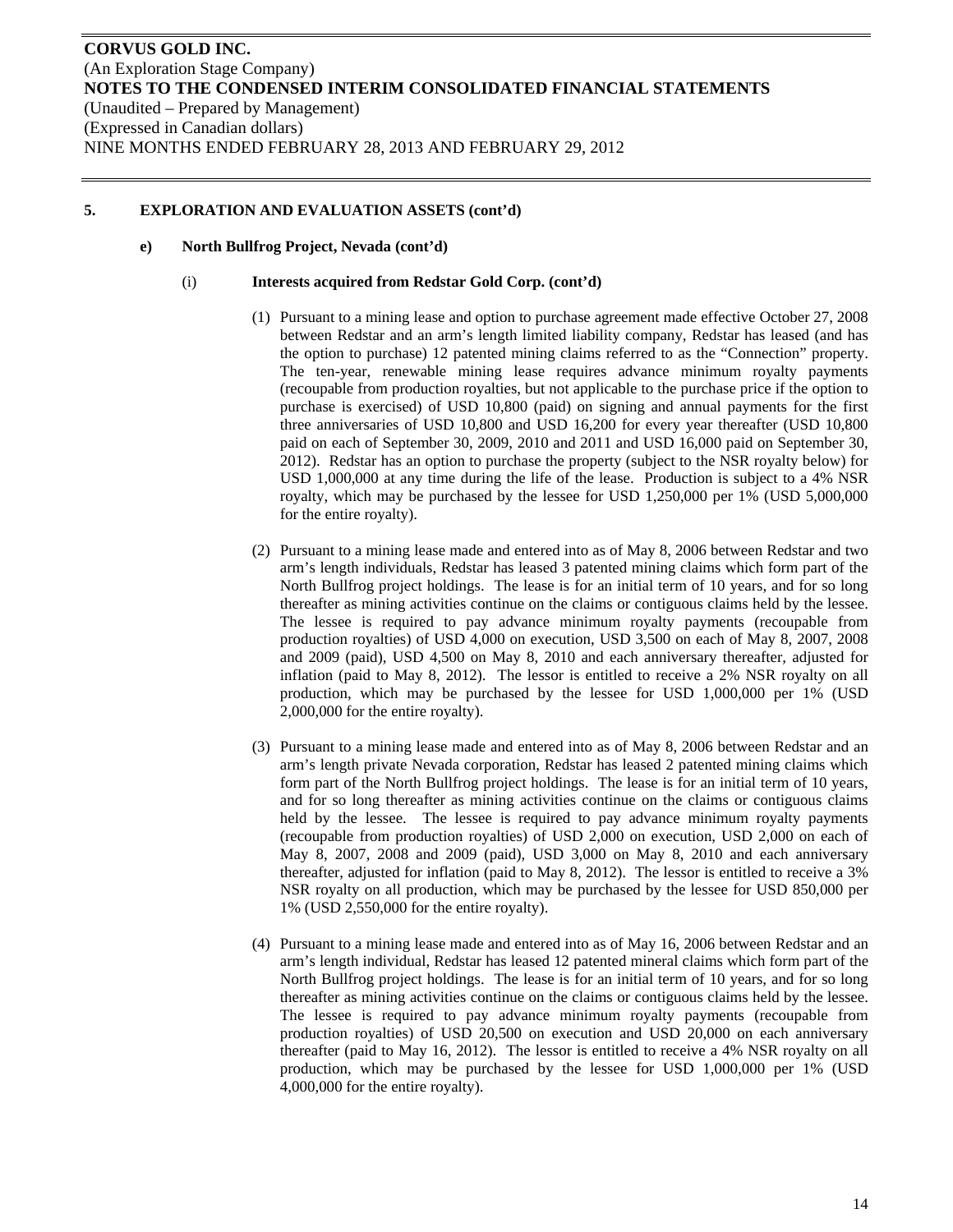#### **e) North Bullfrog Project, Nevada (cont'd)**

#### (i) **Interests acquired from Redstar Gold Corp. (cont'd)**

- (5) Pursuant to a mining lease made and entered into as of May 22, 2006 between Redstar and two arm's length individuals, Redstar has leased 3 patented mineral claims which form part of the North Bullfrog project holdings. The lease is for an initial term of 10 years, and for so long thereafter as mining activities continue on the claims or contiguous claims held by the lessee. The lessee is required to pay advance minimum royalty payments (recoupable from production royalties) of USD 8,000 on execution, USD 4,800 on each of May 22, 2007, 2008 and 2009 (paid), USD 7,200 on May 22, 2010 and each anniversary thereafter, adjusted for inflation (paid to May 22, 2012). The lessor is entitled to receive a 2% NSR royalty on all production, which may be purchased by the lessee for USD 1,000,000 per 1% (USD 2,000,000 for the entire royalty).
- (6) Pursuant to a mining lease made and entered into as of June 16, 2006 between Redstar and an arm's length individual, Redstar has leased one patented mineral claims which form part of the North Bullfrog project holdings. The lease is for an initial term of 10 years, and for so long thereafter as mining activities continue on the claims or contiguous claims held by the lessee. The lessee is required to pay advance minimum royalty payments (recoupable from production royalties) of USD 2,000 on execution, USD 2,000 on each of June 16, 2007, 2008 and 2009 (paid), USD 3,000 on June 16, 2010 and each anniversary thereafter, adjusted for inflation (paid to May 6, 2012). The lessor is entitled to receive a 2% NSR royalty on all production, which may be purchased by the lessee for USD 1,000,000 per 1% (USD 2,000,000 for the entire royalty).

As a consequence of the acquisition of Redstar and Redstar US's interest in the foregoing leases, Corvus Nevada is now the lessee under all of such leases. The Company acquired all of the shares of Corvus Nevada on August 26, 2010 upon the completion of the Arrangement.

#### (ii) **Interests acquired directly by Corvus Nevada**

- (1) Pursuant to a mining lease and option to purchase agreement made effective December 1, 2007 between Corvus Nevada and a group of arm's length limited partnerships, Corvus Nevada has leased (and has the option to purchase) patented mining claims referred to as the "Mayflower" claims which form part of the North Bullfrog project. The terms of the lease/option are as follows:
	- ¤ *Terms*: Initial term of five years, commencing December 1, 2007, with the option to extend the lease for an additional five years. The lease will continue for as long thereafter as the property is in commercial production or, alternatively, for an additional three years if Corvus Nevada makes advance minimum royalty payments of USD 100,000 per year (which are recoupable against actual production royalties).
	- ¤ *Lease Payments*: USD 5,000 (paid) and 25,000 common shares of ITH (delivered) following regulatory acceptance of the transaction; and an additional USD 5,000 and 20,000 common shares on each of the first through fifth lease anniversaries (USD 5,000 paid on each of December 10, 2008, October 14, 2009, November 10, 2010 and September 28, 2011 and 20,000 common shares of ITH delivered on each of September 8, 2008, November 25, 2009 and November 28, 2011). Pursuant to an agreement with the lessors, in lieu of the 20,000 ITH shares due December 1, 2010, Corvus Nevada paid USD 108,750 on November 10, 2010 and delivered 46,250 common shares of the Company on December 2, 2010. If Corvus Nevada elects to extend the lease for a second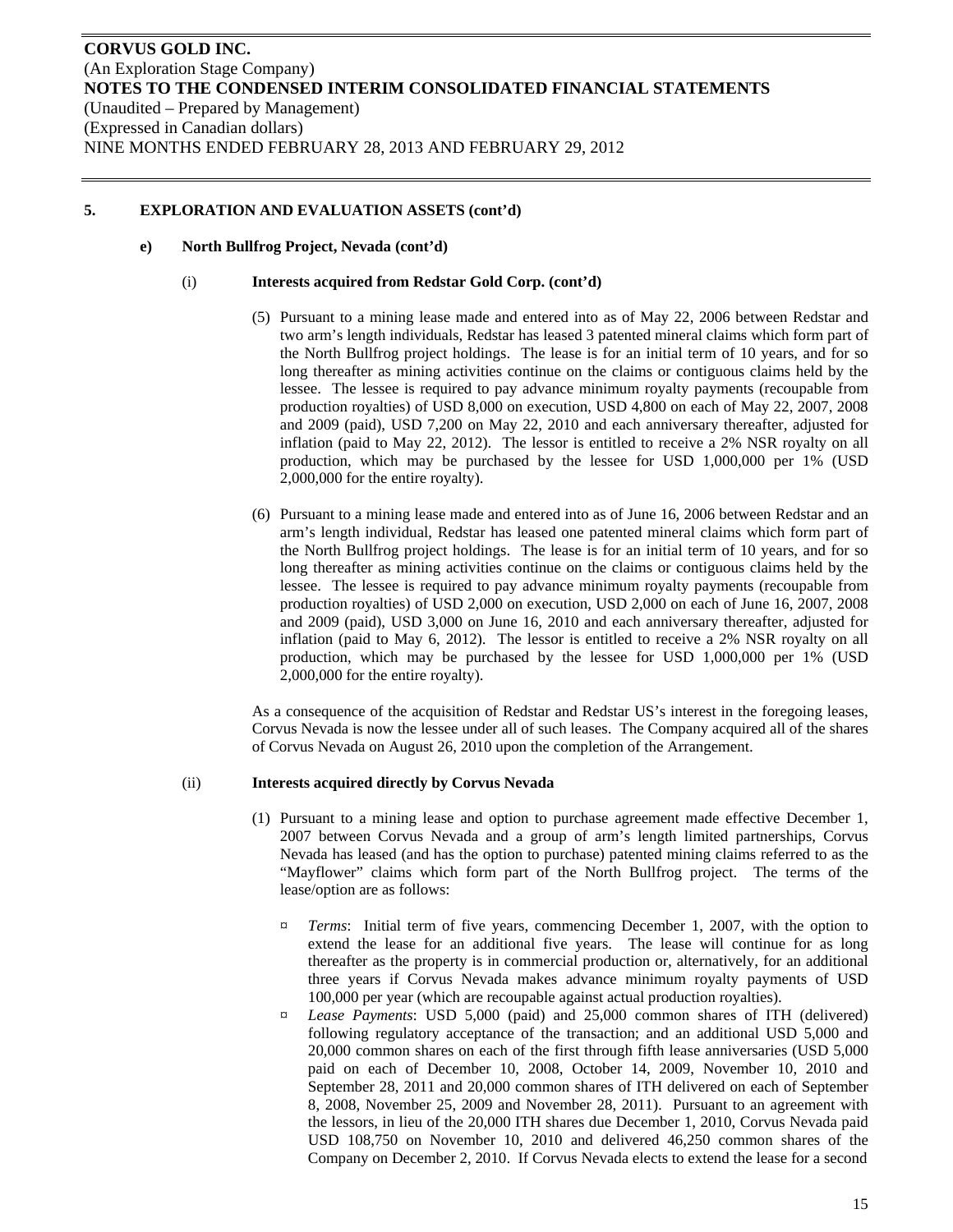#### **e) North Bullfrog Project, Nevada (cont'd)**

#### (ii) **Interests acquired directly by Corvus Nevada (cont'd)**

five-year term, it will pay USD 10,000 and deliver 50,000 common shares of ITH upon election being made, and an additional 50,000 common shares of ITH on each of the sixth through tenth anniversaries (USD\$10,000 paid on October 31, 2012 and 50,000 common shares of ITH delivered on October 25, 2012).

- ¤ *Work Commitments*: USD 100,000 per year for the first three years (incurred), USD 200,000 per year for the years  $4 - 6$  (incurred) and USD 300,000 for the years  $7 - 10$ . Excess expenditures in any year may be carried forward. If Corvus Nevada does not incur the required expenditures in year one, the deficiency is required to be paid to the lessors.
- ¤ *Retained Royalty*: Corvus Nevada will pay the lessors a NSR royalty of 2% if the average gold price is USD 400 per ounce or less, 3% if the average gold price is between USD 401 and USD 500 per ounce and 4% if the average gold price is greater than USD 500 per ounce.
- (2) Pursuant to a mining lease and option to purchase made effective March 1, 2011 between Corvus Nevada and an arm's length individual, Corvus Nevada has leased, and has the option to purchase, 2 patented mineral claims which form part of the North Bullfrog project holdings. The lease is for an initial term of 10 years, subject to extension for an additional 10 years (provided advance minimum royalties are timely paid), and thereafter for so long thereafter as mining activities continue on the claims. The lessee is required to pay advance minimum royalty payments (recoupable from production royalties, but not applicable to the purchase price if the option to purchase is exercised) of USD 20,000 on execution (paid), USD 25,000 on each of March 1, 2012 (paid), 2013 (paid) and 2014, USD 30,000 on March 1, 2015 and each anniversary thereafter, adjusted for inflation. The lessor is entitled to receive a 2% NSR royalty on all production. The lessee may purchase the royalty for USD 1,000,000 per 1%. If the lessee purchases the entire royalty (USD 2,000,000) the lessee will also acquire all interest of the lessor in the subject property.
- (3) Pursuant to a purchase agreement made effective February 21, 2013, Corvus Nevada has agreed to purchase the surface rights of five patented mining claims owned by two arm's length individuals for USD 160,000 payable on closing (March 28, 2013). The Terms include payment by Corvus Nevada of a fee of USD 0.02 per ton of overburden to be stored on the property, subject to payment of a minimum of 12 million short tons. The minimum tonnage fee (USD 240,000) bears interest at 4.77% per annum from closing and is evidenced by a promissory note due on the sooner of the beginning of production or December 31, 2015.

### **f) Gerfaut Property, Quebec**

On February 2, 2012, the Company signed an agreement ("Gerfaut Agreement") with respect to an option/joint venture with Les Ressources Tectonic Inc. ("LRT"), an arm's length private company, whereby the Company may acquire up to an 80% interest in the Gerfaut Property ("Gerfaut claims"), consisting of 60 mineral claims located in Northern Quebec. Under the Gerfaut Agreement, in order to earn an 80% interest in the Gerfaut claims, the Company will be required to: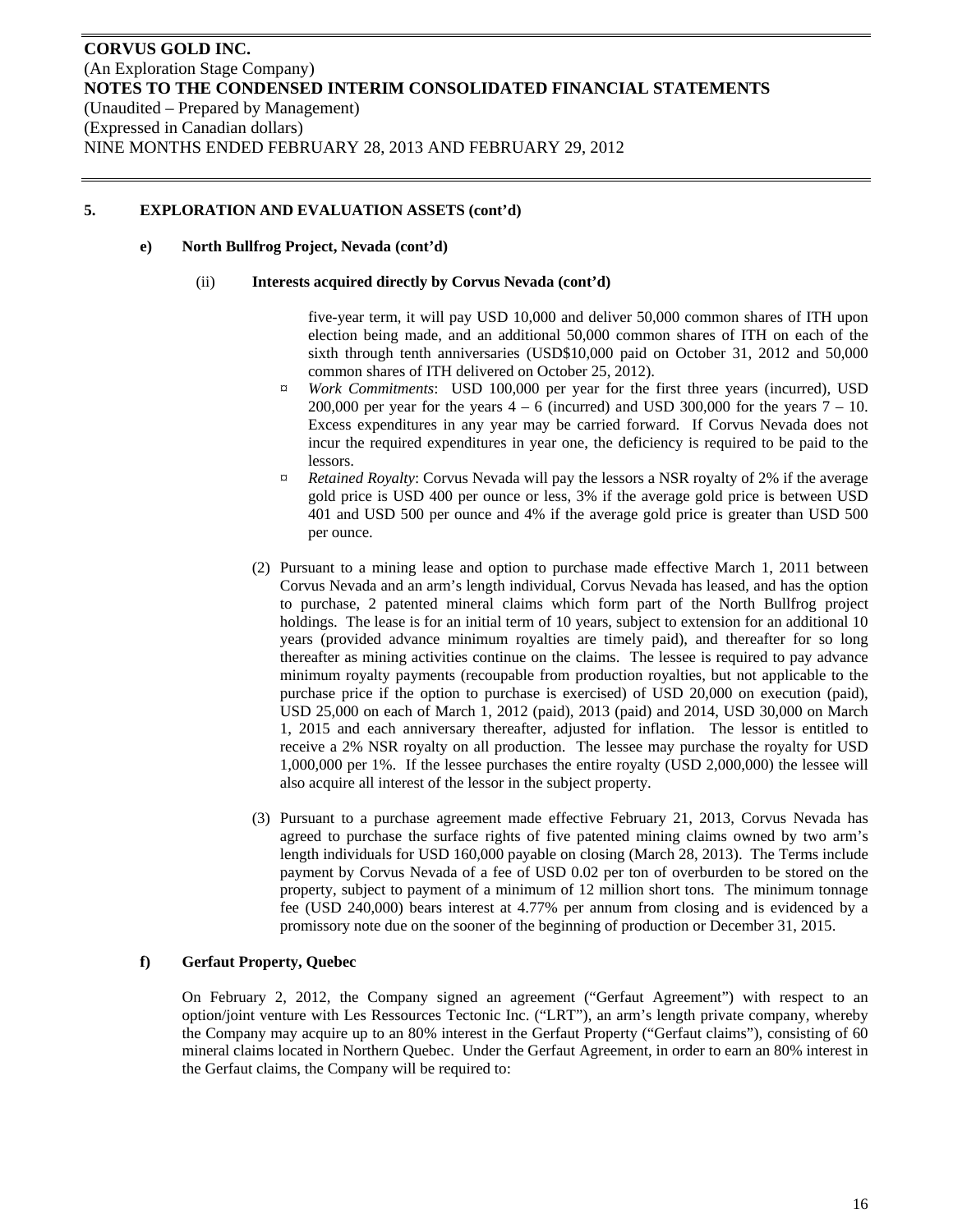### **f) Gerfaut Property, Quebec (cont'd)**

- Make an initial payment of \$10,000 (paid) on the execution of the initial letter of intent
- Make aggregate payments to LRT of \$250,000 over five years to May 1, 2017 (all or some of any such payments may be satisfied by the issuance of common shares of the Company at the Company's election) and incur aggregate exploration expenditures on the Gerfaut claims of \$565,000 over five years to May 1, 2017, upon completion of which payments and expenditures the Company will have earned a 60% interest in the Gerfaut claims
- Upon having earned its initial 60% interest, the Company may elect to earn an additional 20% interest (80% total) by incurring additional exploration expenditures of \$2,000,000 on the Gerfaut claims within three years after it has exercised to option to acquire the initial 60% interest
- LRT retains a 2% NSR royalty, of which the Company can buy back half (being 1%) at any time for \$1,500,000
- Following the Company having earned either its initial 60% interest (if it does not elect to or fails to earn an additional 20% interest) or 80% interest, the Company and LRT will enter into a joint venture, in which each party will be responsible for providing its pro rata share of all joint venture expenditures. If a party does not contribute its full share of such expenditures, its interest in the joint venture and the Gerfaut claims will be diluted. If a party's interest is diluted to 10% or less, such party will transfer all interest in the joint venture and Gerfaut claims to the remaining participant in exchange for receipt of a 3% Net Profits Interest.

In September 2012, the Company acquired 91 additional claims adjacent to the Gerfaut claims and an additional claim block of 32 claims located nearby (none of which are subject to the Gerfaut Agreement except that the Company has agreed to transfer such claims to LRT if the Company determines to abandon any of them).

### **Acquisitions**

The acquisition of title to mineral properties is a detailed and time-consuming process. The Company has taken steps, in accordance with industry norms, to verify title to mineral properties in which it has an interest. Although the Company has taken every reasonable precaution to ensure that legal title to its properties is properly recorded in the name of the Company (or, in the case of an option, in the name of the relevant optionor), there can be no assurance that such title will ultimately be secured.

### **Environmental Expenditures**

The operations of the Company may in the future be affected from time to time in varying degrees by changes in environmental regulations, including those for future removal and site restoration costs. Both the likelihood of new regulations and their overall effect upon the Company vary greatly and are not predictable. The Company's policy is to meet or, if possible, surpass standards set by relevant legislation by application of technically proven and economically feasible measures.

Environmental expenditures that relate to ongoing environmental and reclamation programs are charged against earnings as incurred or capitalized and amortized depending on their future economic benefits. Estimated future removal and site restoration costs, when the ultimate liability is reasonably determinable, are charged against earnings over the estimated remaining life of the related business operation, net of expected recoveries. The Company has determined as of February 28, 2013, the disturbances to earth are minimal, therefore has not recorded a provision for environmental expenditures.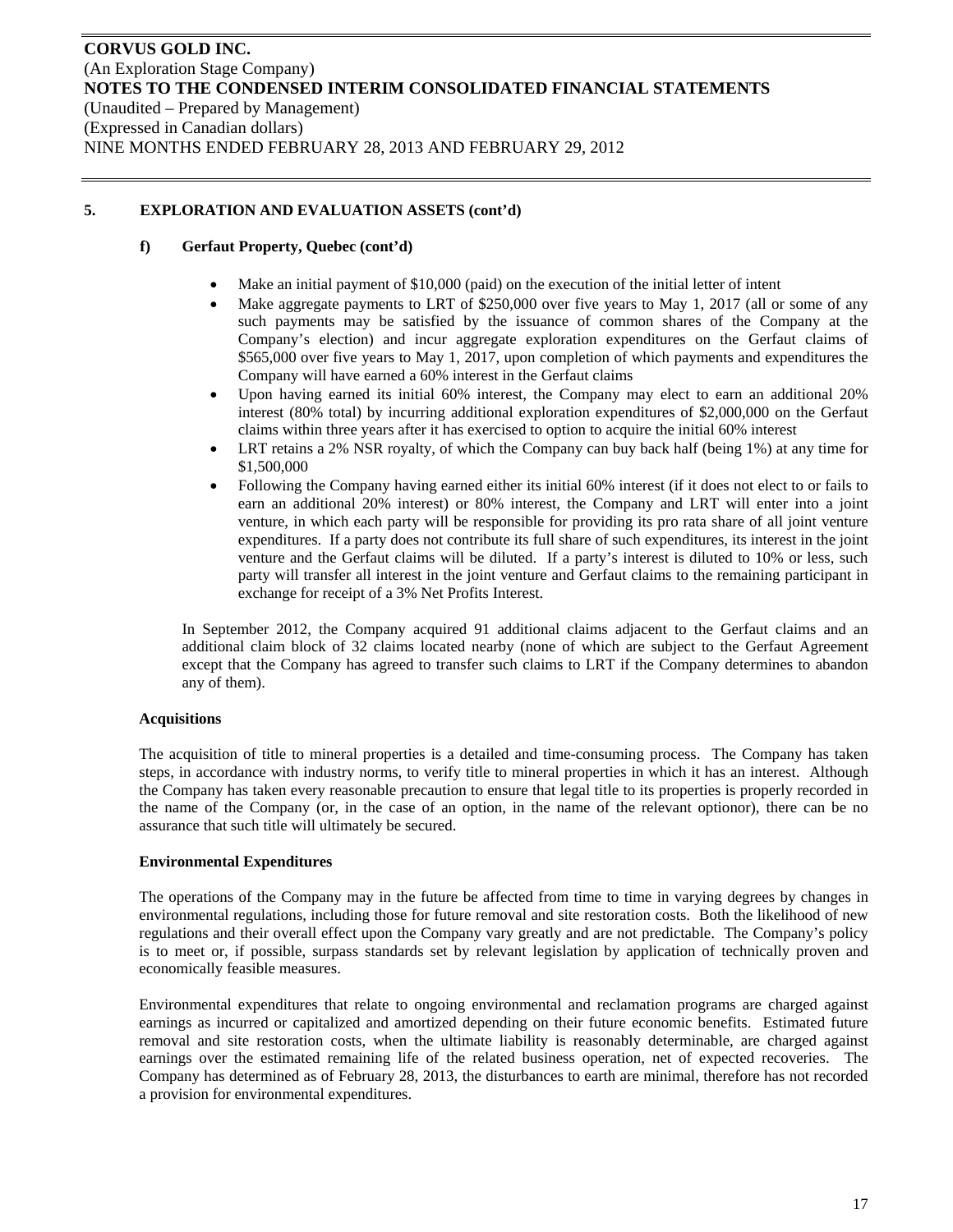### **6. SHARE CAPITAL**

#### **Authorized**

Unlimited common shares without par value.

#### **Share issuances**

During the period ended February 28, 2013:

- a) On November 2, 2012, the Company closed a non-brokered private placement equity financing and issued 3,250,001 common shares at a price of \$1.07 per share for gross proceeds of \$3,477,501. A finder's fee equal to 4% of the proceeds raised from the sale of 733,477 common shares was paid, amounting to \$31,393. In connection with the financing, the Company paid an additional \$14,290 in share issuance costs.
- b) An aggregate of 3,299,766 common shares were issued on exercise of 3,299,766 stock options for gross proceeds of \$2,529,510.
- c) An aggregate of 325,000 common shares were issued on exercise of 325,000 warrants for gross proceeds of \$357,500.

#### **Warrants**

Warrants transactions are summarized as follows:

|                                                               |           | <b>February 28, 2013</b> | May 31, 2012                        |    |                       |
|---------------------------------------------------------------|-----------|--------------------------|-------------------------------------|----|-----------------------|
|                                                               |           | Weighted                 |                                     |    | Weighted              |
|                                                               | Number of | Average                  | Number of                           |    | Average               |
|                                                               | Warrants  | <b>Exercise Price</b>    | Warrants                            |    | <b>Exercise Price</b> |
| Balance, beginning of the period<br>Issued (Agents' Warrants) | 325,000   | \$1.10                   | 325,000<br>$\overline{\phantom{0}}$ | \$ | 1.10                  |
| Exercised (Agents' Warrants)                                  | (325,000) | $(\$1.10)$               | $\overline{\phantom{0}}$            |    |                       |
| Balance, end of the period                                    |           |                          | 325,000                             |    | 1.10                  |

Warrants outstanding are as follows:

|                    |          | <b>February 28, 2013</b> |          | May 31, 2012 |
|--------------------|----------|--------------------------|----------|--------------|
|                    | Exercise | Number of                | Exercise | Number of    |
| <b>Expiry Date</b> | Price    | Warrants                 | Price    | Warrants     |
|                    |          |                          |          |              |
| February 28, 2013  | ۰        |                          | 1.10     | 325,000      |

#### **Stock options**

Stock options awarded to employees and non-employees by the Company are measured and recognized in the Consolidated Statement of Comprehensive Loss or added to exploration and evaluation assets or share capital at the fair value of the award. The fair value of all forms of share-based payments is charged to operations or capitalized to exploration and evaluation assets over the vesting period of the options granted. Fair value is estimated using the Black-Scholes option pricing model.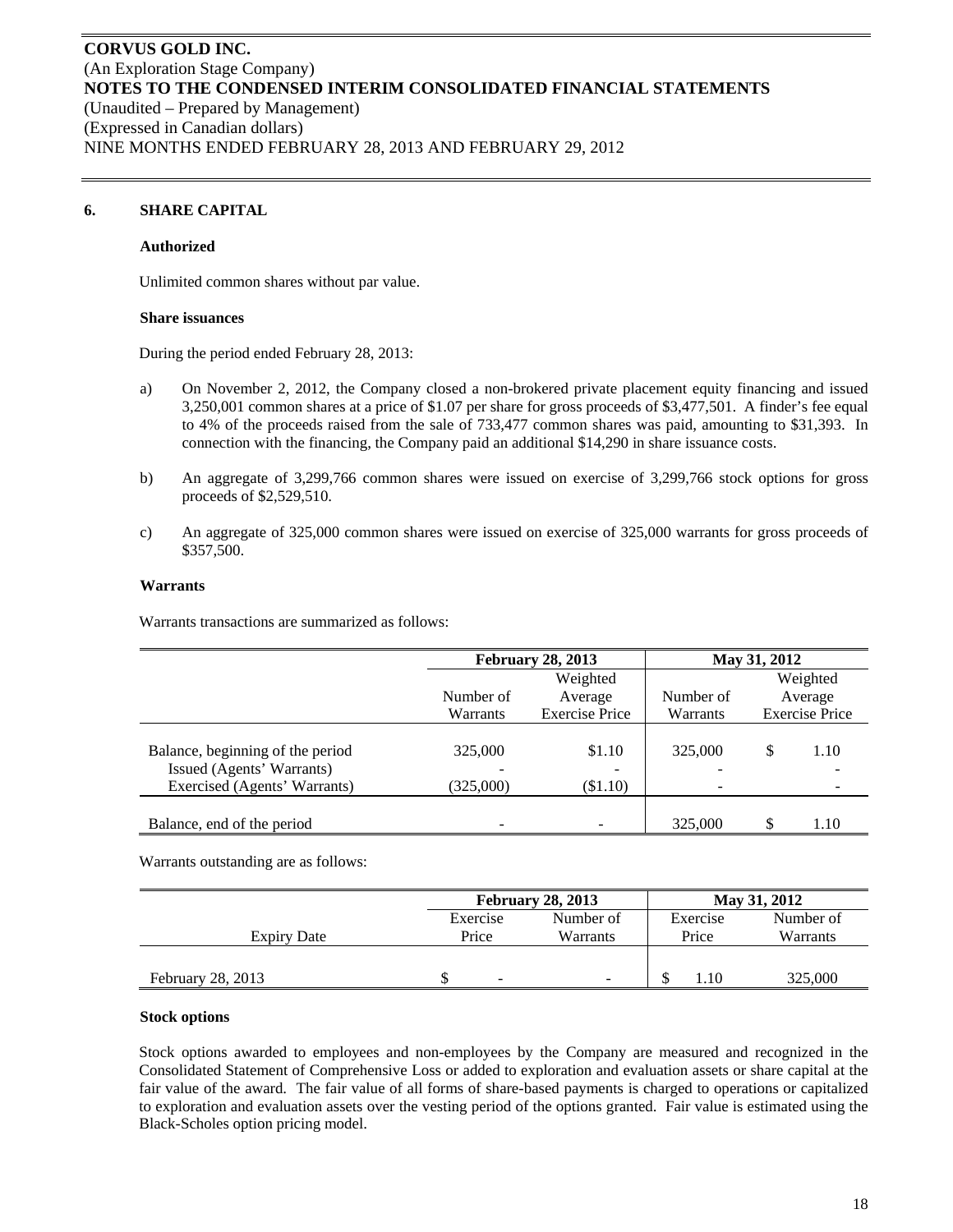### **6. SHARE CAPITAL (cont'd)**

#### **Stock options (cont'd)**

The Company has adopted an incentive stock option plan (the "2010 Plan"). The essential elements of the 2010 Plan provide that the aggregate number of common shares of the Company's share capital that may be made issuable pursuant to options granted under the 2010 Plan (together with any other shares which may be issued under other share compensation plans of the Company) may not exceed 10% of the number of issued shares of the Company at the time of the granting of the options. Options granted under the 2010 Plan will have a maximum term of ten years. The exercise price of options granted under the 2010 Plan will not be less than the greater of the market price of the common shares (as defined by the Toronto Stock Exchange ("TSX"), currently defined as the 5 day volume weighted average price for the 5 trading days immediately preceding the date of grant) or the closing market price of the Company's common shares for the trading day immediately preceding the date of grant), or such other price as may be agreed to by the Company and accepted by the TSX. Options granted under the 2010 Plan vest immediately, unless otherwise determined by the directors at the date of grant.

On September 19, 2012, the Company granted incentive stock options to consultants and employees of the Company to purchase 2,995,000 common shares in the share capital of the Company. The options are exercisable on or before September 19, 2017 at a price of \$0.96 per share. The options will vest as to one-third on September 19, 2012, onethird on September 19, 2013, and the balance on September 19, 2014.

On September 27, 2012, the Company granted incentive stock options to a consultant of the Company to purchase 150,000 common shares in the share capital of the Company. The options are exercisable on or before September 27, 2014 at a price of \$1.08 per share. The options will vest as to one-quarter on September 27, 2012, one-quarter on January 27, 2013, one-quarter on May 27, 2013, and the balance on September 27, 2013.

A summary of the status of the stock option plan as of February 28, 2013 and May 31, 2012, and changes during the periods are presented below:

|                                  | <b>February 28, 2013</b>    |                                                        | May 31, 2012                |                                                        |  |  |
|----------------------------------|-----------------------------|--------------------------------------------------------|-----------------------------|--------------------------------------------------------|--|--|
|                                  | Number of<br><b>Options</b> | Weighted<br>Average<br><b>Exercise</b><br><b>Price</b> | Number of<br><b>Options</b> | Weighted<br>Average<br><b>Exercise</b><br><b>Price</b> |  |  |
| Balance, beginning of the period | 4,300,000                   | \$.<br>0.72                                            | 3,490,000                   | \$<br>0.76                                             |  |  |
| Granted                          | 3,145,000                   | 0.97                                                   | 1,160,000                   | 0.64                                                   |  |  |
| Exercised                        | (3,299,766)                 | (0.77)                                                 |                             |                                                        |  |  |
| Cancelled                        |                             |                                                        | (350,000)                   | (0.76)                                                 |  |  |
| Expired                          | (40,000)                    | (0.82)                                                 |                             |                                                        |  |  |
|                                  |                             |                                                        |                             |                                                        |  |  |
| Balance, end of the period       | 4.105.234                   | 0.87<br>S                                              | 4.300,000                   | \$<br>0.72                                             |  |  |

The weighted average share price for the options exercised during the period ended February 28, 2013 was \$1.07 (May 31, 2012 - none exercised). The weighted average remaining contractual life of options outstanding at February 28, 2013 was 4.12 years.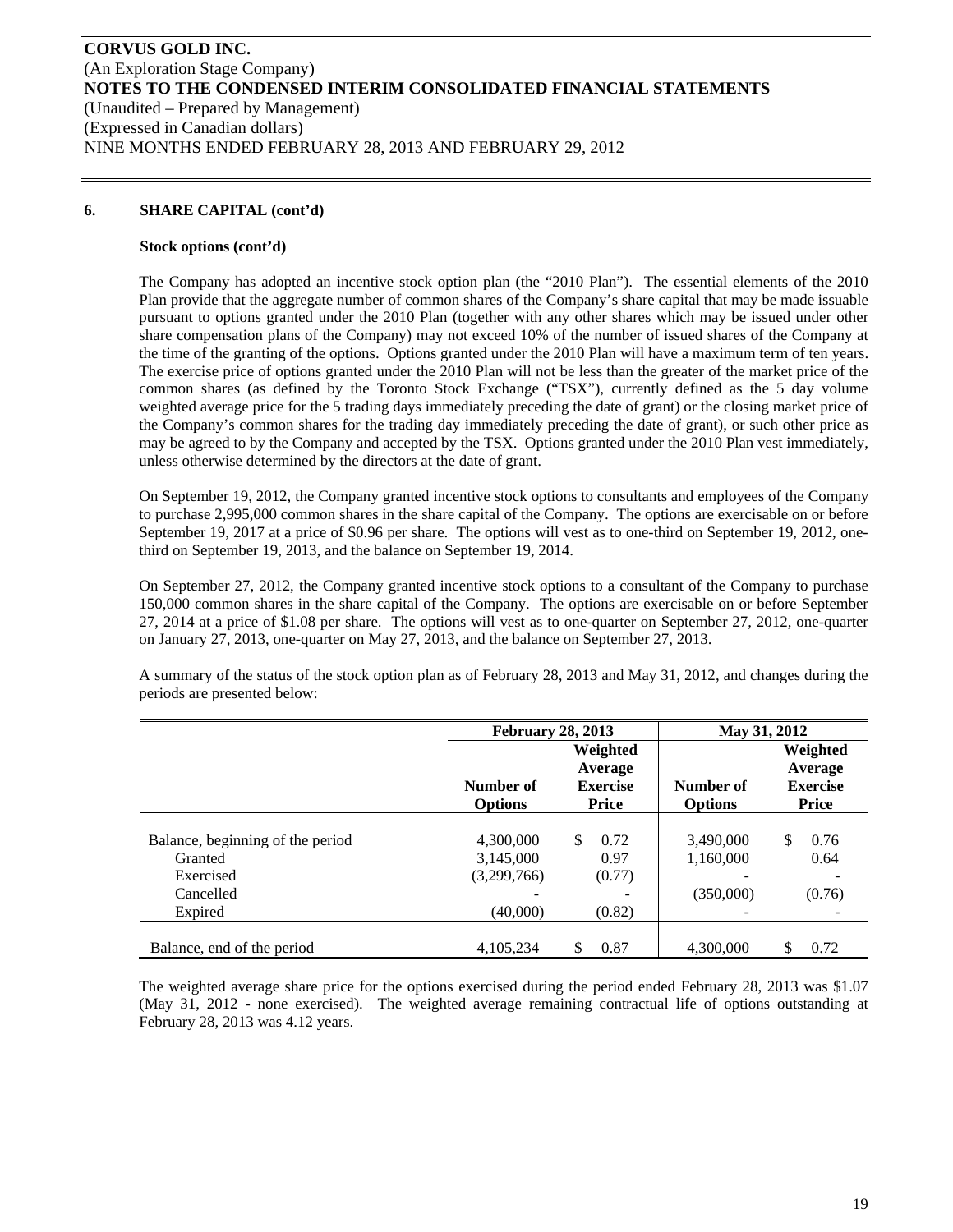### **6. SHARE CAPITAL (cont'd)**

#### **Stock options (cont'd)**

Stock options outstanding are as follows:

|                    |                 | <b>February 28, 2013</b>            |                          |                                | May 31, 2012   |                    |
|--------------------|-----------------|-------------------------------------|--------------------------|--------------------------------|----------------|--------------------|
|                    |                 | <b>Number</b><br><b>Exercisable</b> |                          |                                |                | <b>Exercisable</b> |
|                    | <b>Exercise</b> | of                                  | at Period-               | <b>Exercise</b>                | Number of      | at Year-           |
| <b>Expiry Date</b> | <b>Price</b>    | <b>Options</b>                      | End                      | <b>Price</b>                   | <b>Options</b> | End                |
|                    |                 |                                     |                          |                                |                |                    |
| September 8, 2012  | \$              |                                     | $\blacksquare$           | $\mathbb{S}$<br>0.75           | 2.680,000      | 2,680,000          |
| January 21, 2013   | \$              |                                     | $\overline{\phantom{a}}$ | \$<br>0.82                     | 360,000        | 360,000            |
| May 30, 2013       | \$<br>0.69      | 100,000                             | 100,000                  | \$<br>0.69                     | 100,000        | 100,000            |
| September 27, 2014 | \$<br>1.08      | 150,000                             | 37,500                   | \$.<br>۰                       |                |                    |
| July 29, 2016      | \$<br>0.50      | 583,334                             | 362,334                  | \$<br>0.50                     | 650,000        | 214,500            |
| November 17, 2016  | \$<br>0.67      | 210,000                             | 138,600                  | \$.<br>0.67                    | 210,000        | 69,300             |
| May 29, 2017       | \$<br>0.92      | 300,000                             | 99,000                   | \$<br>0.92                     | 300,000        | 99,000             |
| September 19, 2017 | S<br>0.96       | 2,761,900                           | 755,250                  | \$<br>$\overline{\phantom{a}}$ |                |                    |
|                    |                 |                                     |                          |                                |                |                    |
|                    |                 | 4.105.234                           | 1.492.684                |                                | 4.300,000      | 3.522,800          |

The Company uses the fair value method for determining share-based payment charges for all options granted during the periods. The fair value of options granted was \$2,425,846 (2012 - \$356,706), determined using the Black-Scholes option pricing model based on the following weighted average assumptions:

|                          | <b>Nine Months</b><br><b>Ended</b><br>February 28,<br>2013 | <b>Nine Months</b><br><b>Ended</b><br>February 29,<br>2012 |
|--------------------------|------------------------------------------------------------|------------------------------------------------------------|
|                          |                                                            |                                                            |
| Risk-free interest rate  | 1.40%                                                      | 1.38%                                                      |
| Expected life of options | 4.86 years                                                 | 5 years                                                    |
| Annualized volatility    | 100%                                                       | 100%                                                       |
| Dividend yield           | $0.0\%$                                                    | $0.0\%$                                                    |
| Exercise price           | \$0.97                                                     | \$0.54                                                     |
|                          |                                                            |                                                            |
| Fair value per share     | \$0.77                                                     | \$0.41                                                     |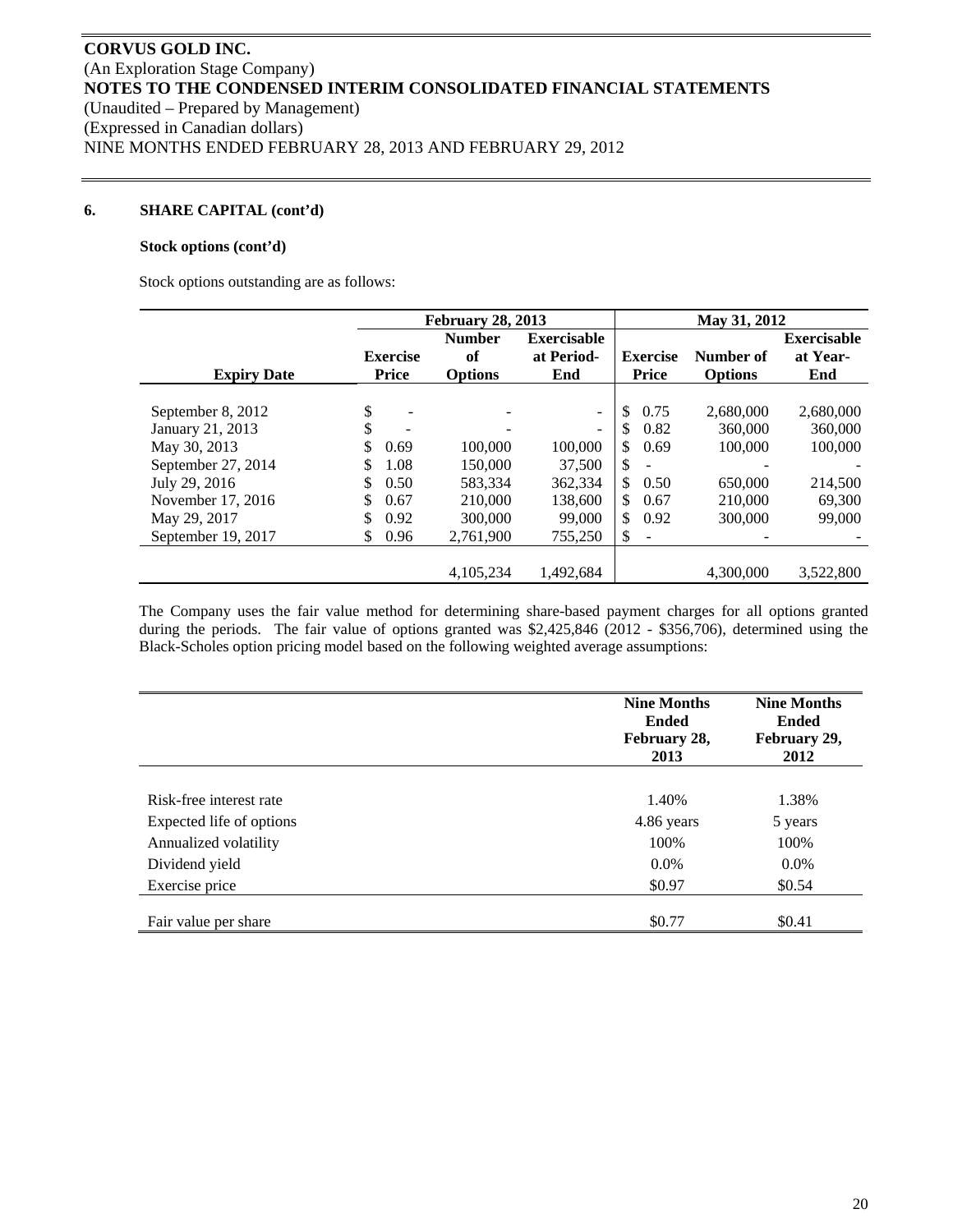### **6. SHARE CAPITAL (cont'd)**

#### **Share-based payments**

Share-based payment charges have been allocated as follows:

| For the nine months ended                                  | <b>February 28, 2013</b> |           | <b>February 29, 2012</b> |         |  |
|------------------------------------------------------------|--------------------------|-----------|--------------------------|---------|--|
|                                                            |                          |           |                          |         |  |
| Consulting                                                 | \$                       | 325,319   | \$                       | 146,082 |  |
| Investor relations                                         |                          | 321,228   |                          | 11,664  |  |
| Professional fees                                          |                          | 124,047   |                          | 13,997  |  |
| Wages and benefits                                         |                          | 690,051   |                          | 23,328  |  |
|                                                            |                          |           |                          |         |  |
|                                                            |                          | 1,460,645 |                          | 195,071 |  |
| Exploration and evaluation assets – Geological/geophysical |                          | 59,284    |                          | 12,174  |  |
|                                                            |                          |           |                          |         |  |
|                                                            | \$                       | 1,519,929 | \$                       | 207,245 |  |

# **7. RELATED PARTY TRANSACTIONS**

During the period ended February 28, 2013, the Company entered into the following transactions with related parties:

### **Management compensation**

Key management personnel compensation comprised:

| For the nine months ended                               |  | <b>February 28, 2013</b> |  | <b>February 29, 2012</b> |  |
|---------------------------------------------------------|--|--------------------------|--|--------------------------|--|
|                                                         |  |                          |  |                          |  |
| Consulting fees to CFO                                  |  | 69,000                   |  | 58,000                   |  |
| Wages and benefits to CEO, President and COO            |  | 603,205                  |  | 327,332                  |  |
| Directors fees (included in consulting fees)            |  | 50,000                   |  | 50,000                   |  |
| Share-based payments to CEO, President, COO, CFO<br>and |  |                          |  |                          |  |
| directors                                               |  | 1,013,642                |  | 157,746                  |  |
|                                                         |  |                          |  |                          |  |
|                                                         |  | 1,735,847                |  | 593,078                  |  |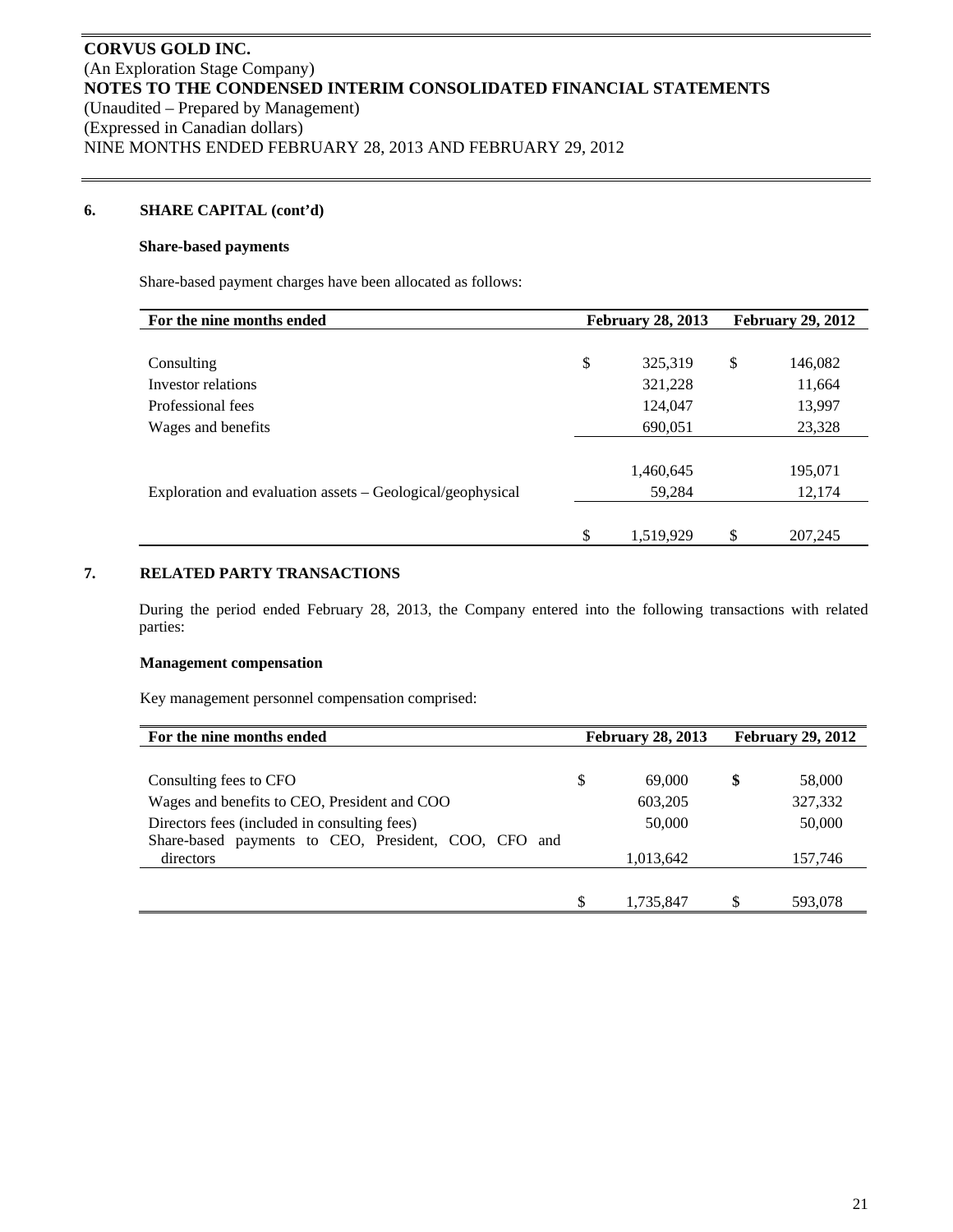### **7. RELATED PARTY TRANSACTIONS (cont'd)**

#### **Transactions with other related parties**

| For the nine months ended                                       | <b>February 28, 2013</b> |         | <b>February 29, 2012</b> |         |
|-----------------------------------------------------------------|--------------------------|---------|--------------------------|---------|
|                                                                 |                          |         |                          |         |
| Consulting fees to Corporate Secretary                          | \$                       | 21,000  | \$                       | 19,000  |
| Fees to Vice President of Corporate Communications              |                          | 95,000  |                          |         |
| Professional fees to Vice President                             |                          | 71,500  |                          | 69,000  |
| Rent expenses to Cardero Resource Corp. ("Cardero"),            |                          |         |                          |         |
| a company with officers in common                               |                          | 22.119  |                          | 21.938  |
| Administration expenses to Cardero                              |                          | 2,200   |                          | 5,638   |
| Office expenses to Cardero                                      |                          | 13.376  |                          | 31.844  |
| Share-based payments to Vice President, and Corporate Secretary |                          | 230.949 |                          |         |
|                                                                 |                          |         |                          |         |
|                                                                 |                          | 456,144 |                          | 147,420 |

As at February 28, 2013, included in accounts payable and accrued liabilities was \$13,440 (May 31, 2012 – \$28,374) in expenses owing to companies related to officers and officers of the Company.

These amounts were unsecured, non-interest bearing and had no fixed terms or terms of repayment. Accordingly, fair value could not be readily determined.

The Company has entered into a retainer agreement dated June 1, 2011 with Lawrence W. Talbot Law Corporation ("LWTLC"), pursuant to which LWTLC agrees to provide legal services to the Company. Pursuant to the retainer agreement, the Company has agreed to pay LWTLC a minimum annual retainer of \$72,000 (plus applicable taxes and disbursements). The retainer agreement may be terminated by LWTLC on reasonable notice, and by the Company on one year's notice (or payment of one year's retainer in lieu of notice). An officer of the Company is a director and shareholder of LWTLC.

The Company has also entered into change of control agreements during the period with officers of the Company. In the case of termination, the officers are entitled to an amount equal to a multiple (ranging from two times to three times) of the sum of the annual base salary then payable to the officer, the aggregate amount of bonus(es) (if any) paid to the officer within the calendar year immediate preceding the Effective Date of Termination, and an amount equal to the vacation pay which would otherwise be payable for the one year period next following the Effective Date of Termination.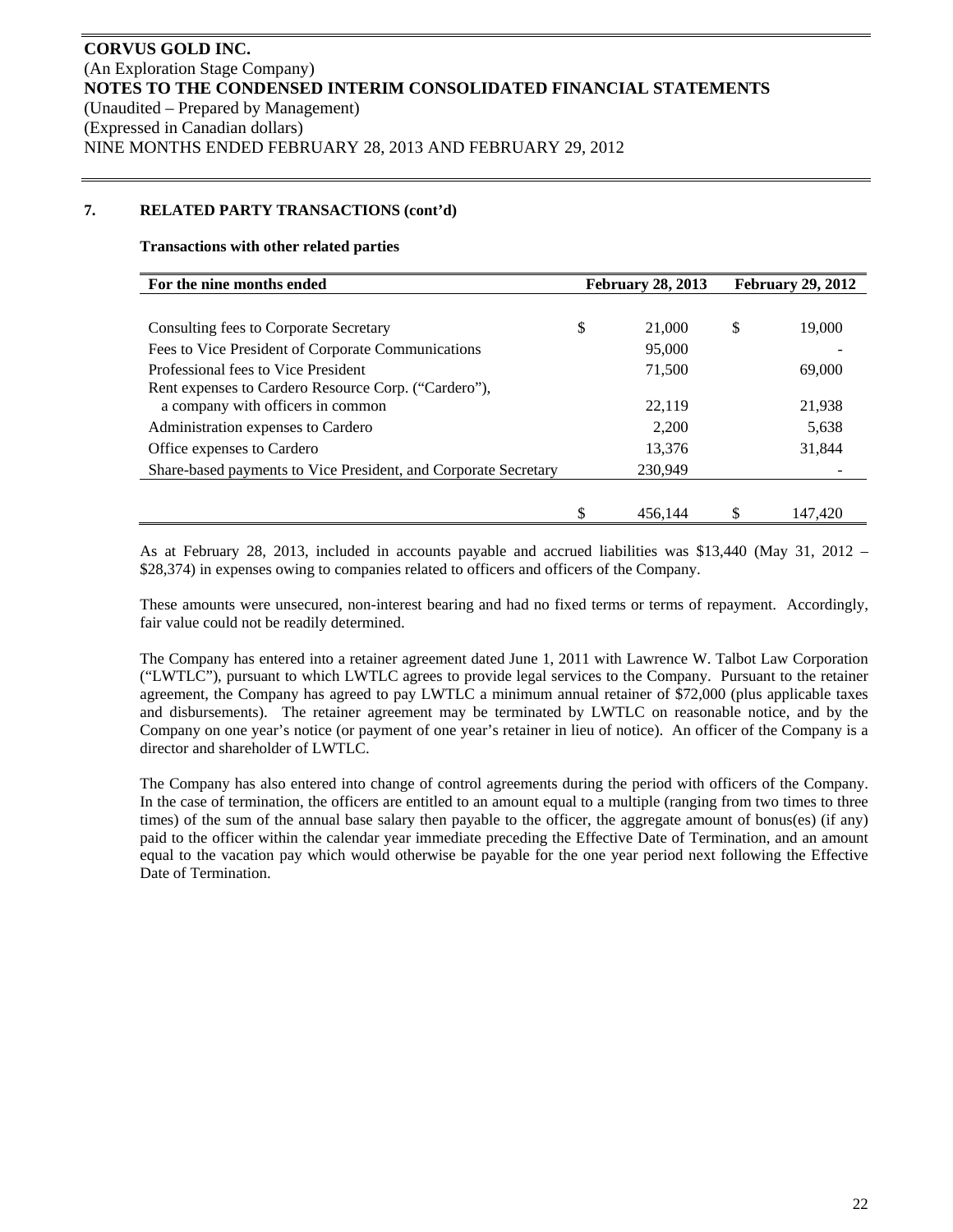### **8. GEOGRAPHIC SEGMENTED INFORMATION**

The Company operates in one industry segment, the mineral resources industry, and in two geographical segments, Canada and the United States. All current exploration activities are conducted in the United States and Canada. The significant asset categories identifiable with these geographical areas are as follows:

|                                         | Canada        | <b>United States</b>     |                          | <b>Total</b>             |                          |
|-----------------------------------------|---------------|--------------------------|--------------------------|--------------------------|--------------------------|
|                                         |               |                          |                          |                          |                          |
| <b>February 28, 2013</b>                |               |                          |                          |                          |                          |
| Exploration and evaluation assets       | \$<br>336,094 | \$                       | 25,206,426               | \$                       | 25,542,520               |
| Property and equipment                  | \$<br>6,291   | \$                       | 34,205                   | \$                       | 40,496                   |
|                                         |               |                          |                          |                          |                          |
| May 31, 2012                            |               |                          |                          |                          |                          |
| Exploration and evaluation assets       | \$<br>19,122  | \$.                      | 18,682,690               | \$                       | 18,701,812               |
| Property and equipment                  | \$<br>1,906   | \$                       | 36,469                   | \$                       | 38,375                   |
|                                         |               |                          |                          |                          |                          |
| For the three months ended              |               | <b>February 28, 2013</b> |                          | <b>February 29, 2012</b> |                          |
|                                         |               |                          |                          |                          |                          |
|                                         |               |                          |                          |                          |                          |
| Net loss for the period – Canada        | \$            |                          | (751, 420)               | \$                       | (273, 438)               |
| Net loss for the period – United States |               |                          | (619, 296)               |                          | (451, 362)               |
| Net loss for the period                 | \$            |                          | (1,370,716)              | \$                       | (724, 800)               |
|                                         |               |                          |                          |                          |                          |
| For the nine months ended               |               |                          | <b>February 28, 2013</b> |                          | <b>February 29, 2012</b> |
|                                         |               |                          |                          |                          |                          |
| Net loss for the period – Canada        | \$            |                          | (2,499,059)              | \$                       | (880, 599)               |

### **9. CAPITAL MANAGEMENT**

The Company manages its capital structure, being its share capital, and makes adjustments to it, based on the funds available to the Company, in order to support future business opportunities. The Board of Directors does not establish quantitative return on capital criteria for management, but rather relies on the expertise of the Company's management to sustain future development of the business.

Net loss for the period  $\frac{1}{3}$  (3,736,653)  $\frac{1}{3}$  (1,785,342)

The Company currently has no significant source of revenues. As such, the Company is dependent upon external financings to fund activities. In order to carry future projects and pay for administrative costs, the Company will spend its existing working capital and raise additional funds as needed. Management reviews its capital management approach on an ongoing basis and believes that this approach, given the relative size of the Company, is reasonable.

There were no changes in the Company's approach to capital management during the period ended February 28, 2013. The Company is not subject to externally imposed capital requirements.